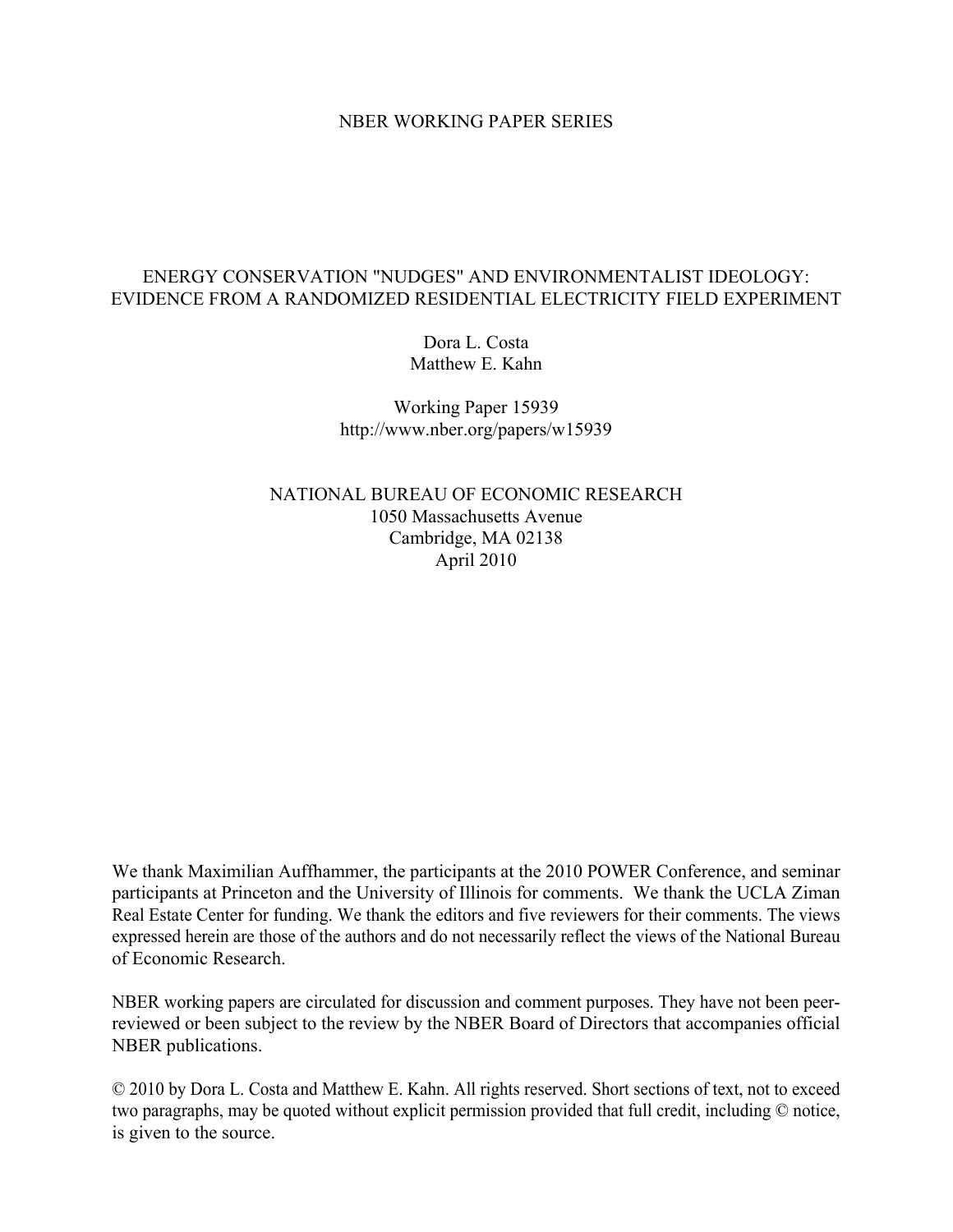Energy Conservation "Nudges" and Environmentalist Ideology: Evidence from a Randomized Residential Electricity Field Experiment Dora L. Costa and Matthew E. Kahn NBER Working Paper No. 15939 April 2010, Revised January 2015 JEL No. Q41

# **ABSTRACT**

"Nudges" are being widely promoted to encourage energy conservation. We show that the popular electricity conservation "nudge" of providing feedback to households on own and peers' home electricity usage in a home electricity report is two to four times more effective with political liberals than with conservatives. Political conservatives are more likely than liberals to opt out of receiving the home electricity report and to report disliking the report. Our results suggest that energy conservation nudges need to be targeted to be most effective.

Dora L. Costa Bunche Hall 9272 Department of Economics UCLA Box 951477 Los Angeles, CA 90095-1477 and NBER costa@econ.ucla.edu

Matthew E. Kahn UCLA Institute of the Environment Department of Economics Department of Public Policy Anderson School of Management UCLA Law School, Box 951496 Los Angeles, CA 90095-1496 and NBER mkahn@ioe.ucla.edu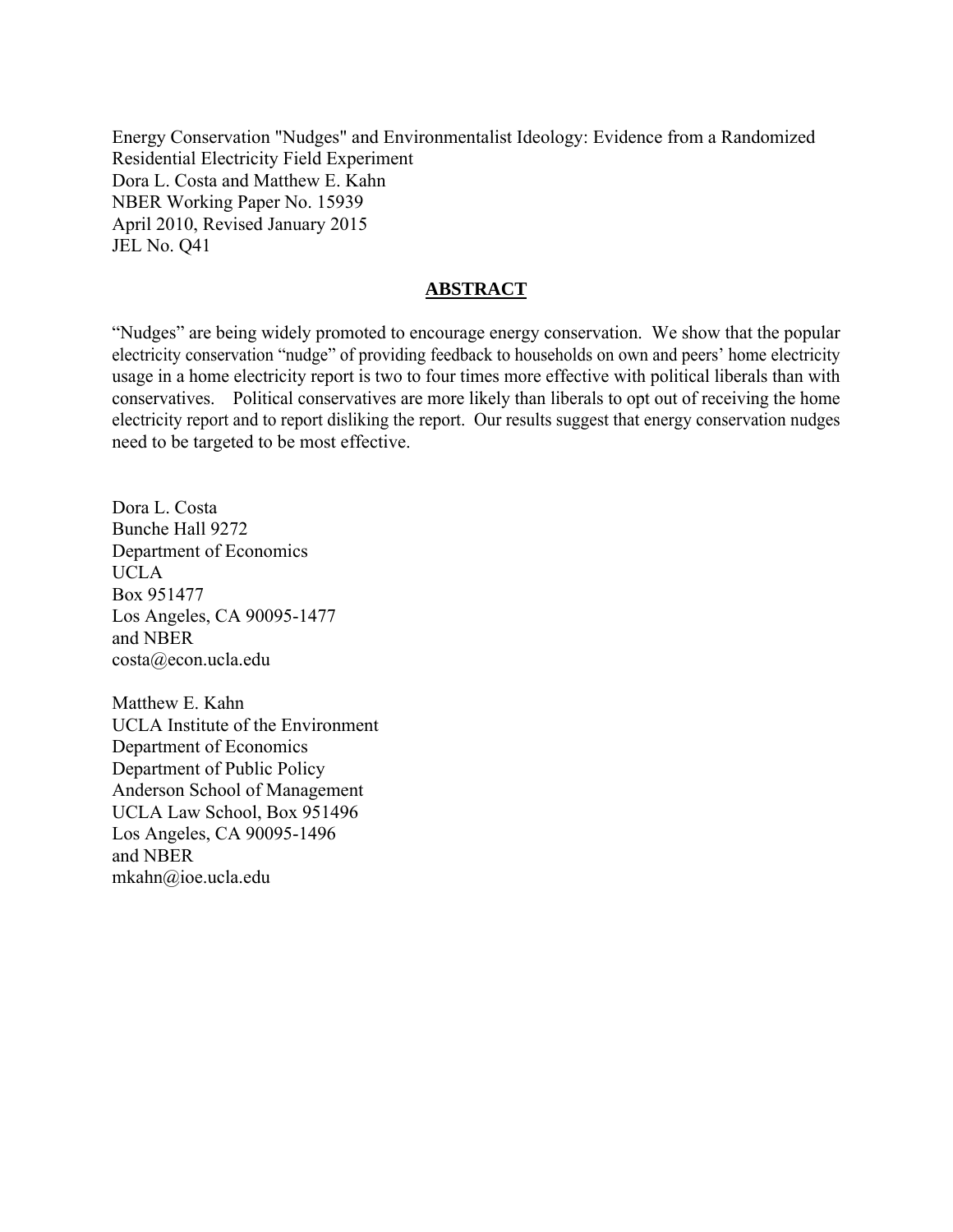Europe, especially Scandinavia, has high taxes on electricity and gasoline to encourage conservation and counter global warming. Taxes in Denmark represent more than half of the cost of electricity to consumers.<sup>1</sup> In contrast, the U.S. has low taxes and little political will to sacrifice for the sake of conservation. Congressional voting patterns highlight that conservative Representatives are highly unlikely to vote for carbon mitigation legislation (Cragg, Zhou, Gurney, and Kahn 2012).

 Facing political gridlock in the Congress and concerned about the challenge of climate change, an ongoing policy agenda is seeking out alternative strategies for encouraging conservation. Recent psychology research suggests an alternative tool for changing household behavior is to focus on well crafted messages offering peer comparisons (see Griskevicius, Cialdini and Goldstein 2008). Robert Cialdini and his coauthors have conducted a series of field experiments that have demonstrated that low cost persuasion strategies or "nudges" can change an individual's behavior by making him aware of the actions of others who have been in a similar situation (Goldstein et. al, 2009, Schultz et. al 2007). Nudges may be a low cost strategy for encouraging energy conservation (Allcott and Mullainathan 2010; Thaler and Sunstein  $2008$ )<sup>2</sup>

We posit that liberal/environmentalists are more likely to respond to energy conservation nudges. A series of recent empirical papers has documented that environmentalists are more

 $\overline{\phantom{a}}$ 

<sup>&</sup>lt;sup>1</sup> See Eurostat News Release,  $75/2010 - 28$  May 2010.

http://epp.eurostat.ec.europa.eu/cache/ITY\_PUBLIC/8-28052010-AP/EN/8-28052010-AP-EN.PDF

 $2$  In the UK, where electricity taxes are low, David Cameron has touted the behavioral transformations of putting "the typical electricity bill for a house like theirs in a neighborhood like theirs" in front of households. Speech of June 13, 2008.

<http://www.aletmanski.com/files/davidcameron-powerofsocial-innovation.doc>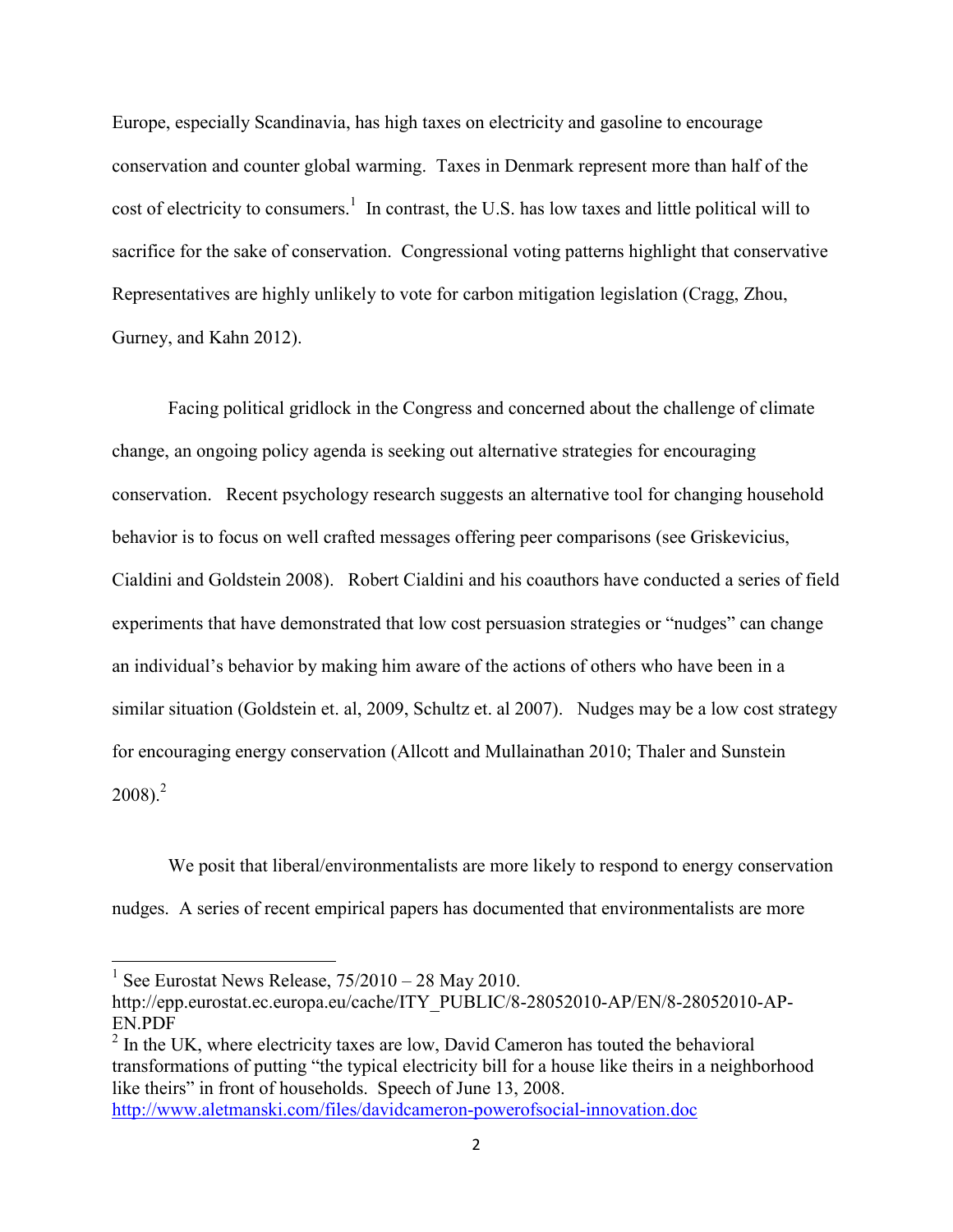likely to engage in "voluntary restraint" than the average person (Kotchen and Moore 2008). Those who vote in favor of "green policies" and register for liberal/environmentalist political parties are more likely to have a smaller carbon footprint and to purchase green products such as the Toyota Prius (Kahn 2007, Kahn and Morris 2009). Such environmentalists consciously avoid free riding and voluntarily restrain their consumption of goods and services that generate a negative externality.

 Our evidence on the role of ideology in energy conservation "nudges" comes from a randomized field experiment carried out by a large California utility district in which we can observe a household's ideology (an unobservable in prior studies), its socioeconomic and demographic characteristics, and its behavioral responses. Starting in Spring 2008, this utility has been sending households in the treatment group a Home Energy Report (HER). The report provides household specific information on own monthly electricity usage over time and relative to neighbors' usage over the same time period. The report provides energy saving tips. To examine the role that political ideology and environmentalism play in determining how randomly selected households respond to these reports, we have collected data on the customer's political party of registration, household donations to environmental organizations and household participation in renewable energy programs, and data on the characteristics of the local residential communities where the households live. Households who are registered in liberal political parties and who live in residential communities with a large liberal share and who have previously signed up for energy from renewable resources and donate to environmental causes are arguably environmentalists. Our focus on ideology, an unobservable in previous studies, distinguishes our work from other research (e.g. Allcott 2011; Ayres et al. 2009).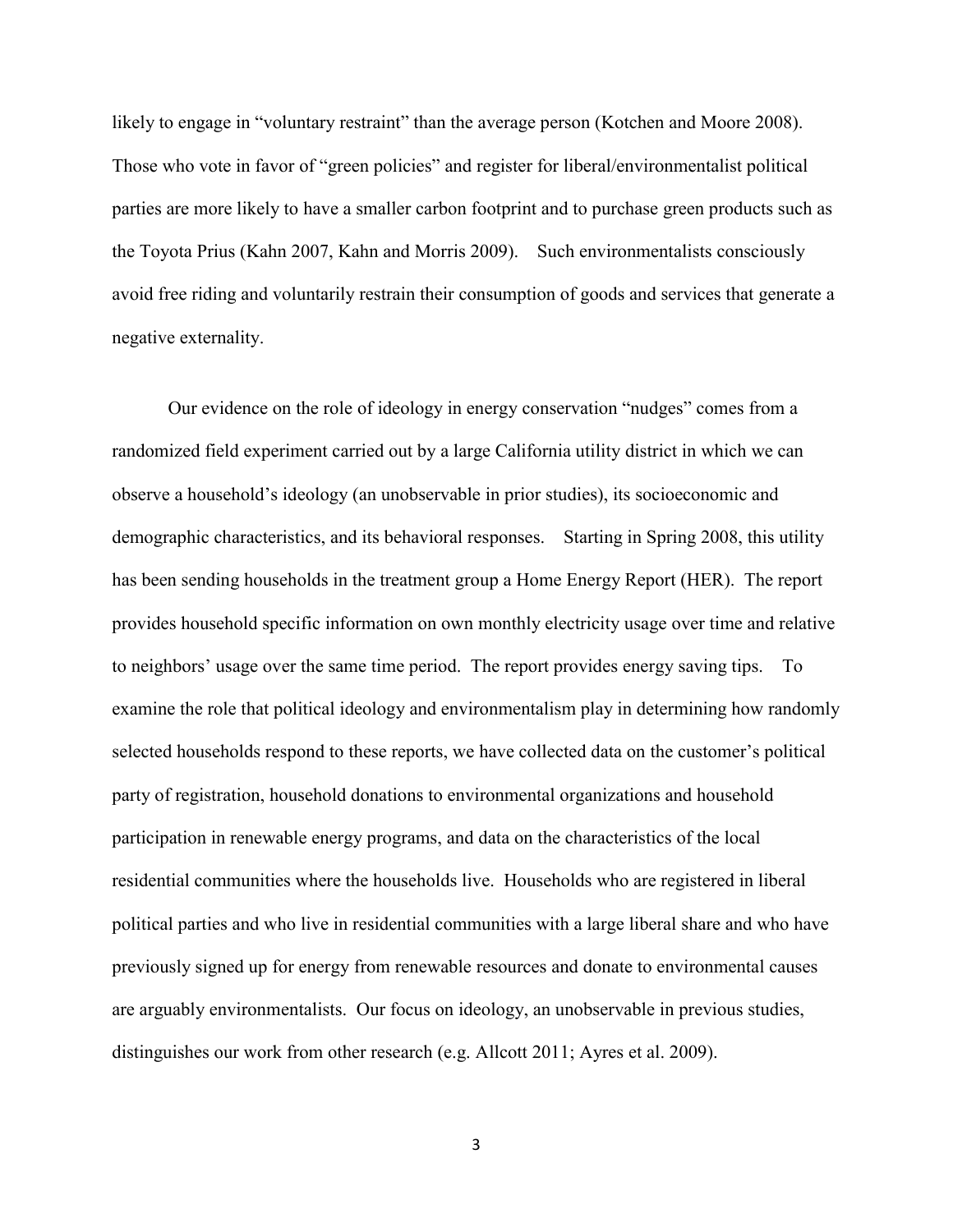We find that the effectiveness of energy conservation "nudges" depends on an individual's ideology. In the United States, Democrat, Peace and Freedom, and Green party members (liberals in the U.S. terminology) are more likely to vote for environmentalist causes than Republican, American Party, or Libertarian party members (conservatives in the U.S. terminology). We measure ideology not just with registered political party, but also with indicators of living in a liberal or conservative community and willingness to pay for energy generated from renewable resources and to donate to environmental organizations. Although liberals and environmentalists are more energy efficient than conservatives (Costa and Kahn 2010), thus making it harder for them to reduce consumption further, we find that liberals and environmentalists are more responsive to these nudges than conservatives.

We find that among political liberals who purchase electricity from renewable resources, who donate to environmental causes, and who live in a census block group where the share of liberals is in the top  $75<sup>th</sup>$  percentile, receiving a HER led to reductions in electricity usage of 3.6%. In contrast, among political conservatives who do not pay for renewable electricity, who do not donate to environmental groups, and who live in a census block group where the share of liberals is in the bottom  $25<sup>th</sup>$  percentile, receiving a HER led to reductions in electricity usage of 1.1%. Liberals are more likely to turn down the air-conditioning in the summer in response to the HER report. Political liberals were 15% less likely to opt out of receiving the report and, in a survey, political liberals are also less likely than conservatives to state that the reports were useless and to report disliking them.

By documenting the role that ideology plays in determining the effectiveness of a specific "nudge", this paper contributes to the growing literature on the consequences of political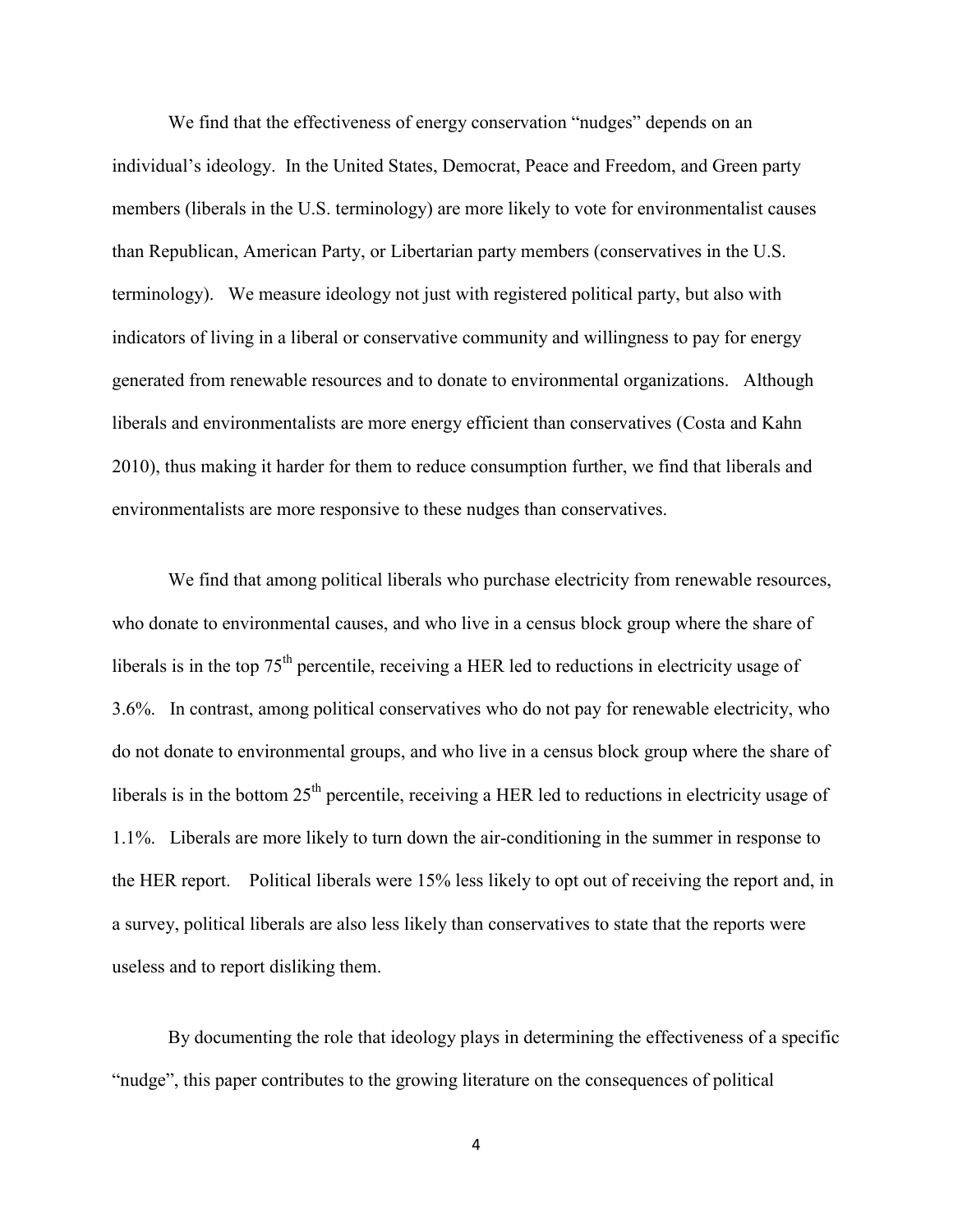ideology. Much of this work has focused on the role of political ideology in shaping preferences for redistribution (e.g. Piketty 1995). Our work focuses on the role of political ideology in shaping responses to non-market mechanisms designed to reduce consumption. Recent work on the determinants of political ideology has examined the causal role of the media (DellaVigna and Kaplan 2007), property rights (Di Tella, Galiani and Schargrodsky 2007), and historical circumstances (Alesina and Fuchs-Schundeln 2007; Giuliano and Spilimbergo 2009) in shaping a person's ideological outlook. Both social psychologists and economists have argued that beliefs on how society and the economy work predominately are formed at ages 18-25 (see Giuliano and Spilimbergo 2009). In this study, we will take as given that a household either is or is not a liberal/environmentalist and we will study how these political and social views influence household response to the same randomized treatment.

### **The Energy Conservation"Nudge"**

The "nudge" that the electric utility company sends to treatment households in an ongoing randomized experiment to encourage reductions in electricity consumption is a two page Home Electricity Report (see Appendix A for a sample). Similar reports have been used by other utilities in the U.S. The front page compares the electricity consumption of the household with all neighbors with similar size homes and heat type and with neighbors who are in the bottom 20<sup>th</sup> percentile of electricity usage. The back page compares the household's electricity usage in the current month relative to the same time month in the prior year and awards green stars in every month the household consumed less relative to the same month in the past year (panel not shown in Appendix A because it is not publicly available). It also provides three tips for saving energy, such as turning down the thermostat when using an electric blanket or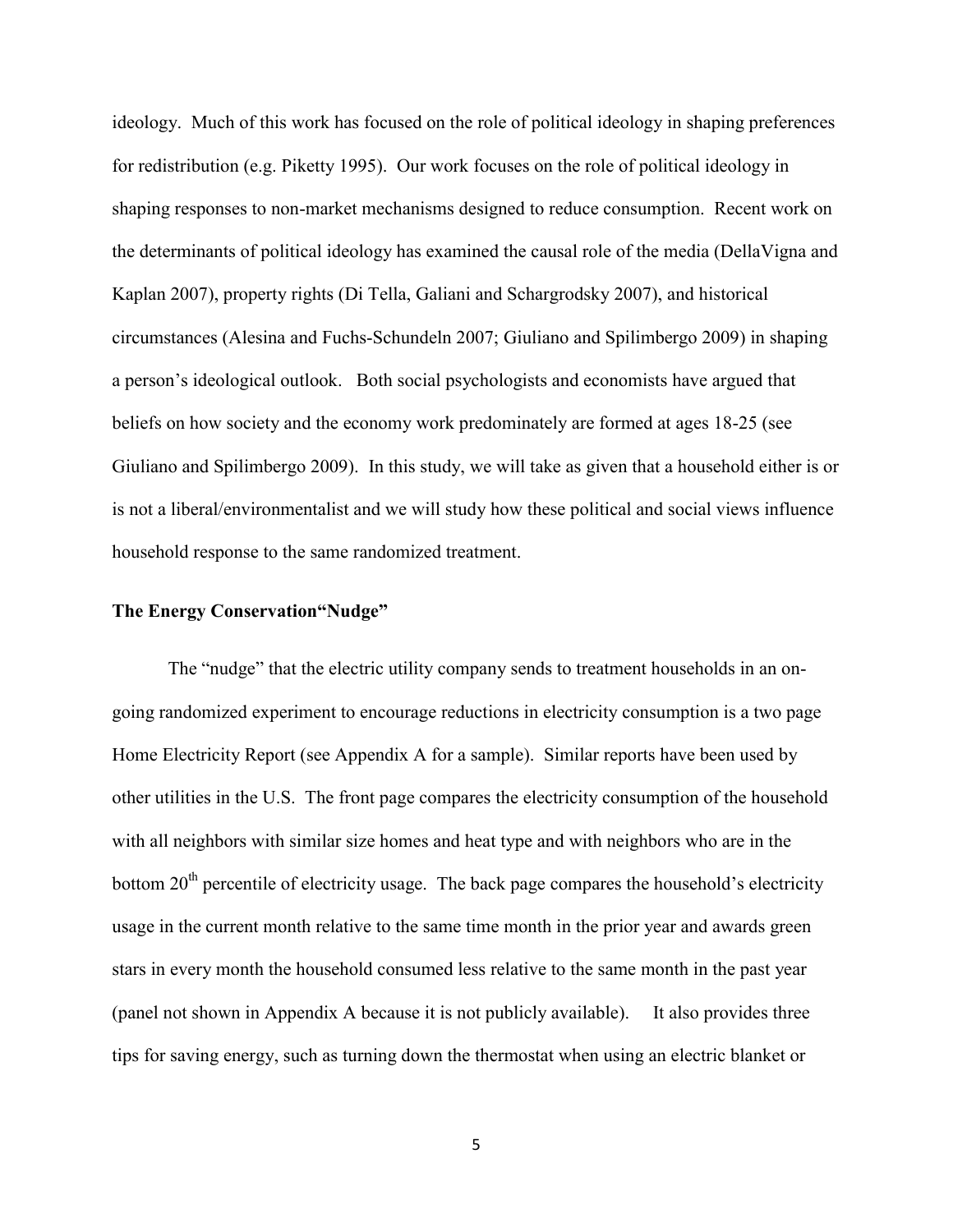purchasing an Energy Star durable, and indicates the dollar amount in energy savings per year (shown in Appendix A).

Each report contains two pieces of information: the household's absolute level of consumption and how its consumption compares with that of 100 neighbors living in similarsized homes. We also know whether a household in the treatment group received a message of "great," "good," or "room for improvement" in the first report. As we discuss in the Web Appendix, we use this information to implement a regression discontinuity design to test whether the change in electricity consumption for the treatment group differs depending on the normative message that the household receives in the first report.<sup>3</sup>

#### **The HER Experiment**

 $\overline{\phantom{a}}$ 

Between March 14 and May 9 2008, the electric utility sent the first Home Electricity Reports to a treatment group of approximately 35,000 households. By April 1, 43% of all treatment households had received the report and by April 15 the figure was 62%. Households are still receiving the report, either on a quarterly or monthly basis. A control group of roughly 49,000 households have never received a Home Electricity Report.

 The HER experiment selected households from 85 census tracts with a high density of single-family homes (see ADM Associates 2009). Both treatment and control households had to have a current account with the electric utility that had been active for at least one year, could not be living in apartment buildings, and had to be living in a house with square footage between 250 and 99,998 square feet. Groups of contiguous census blocks were randomly assigned to either the treatment or control group. A "block batch" of 5 contiguous census blocks was randomly

 $3$  We thank a reviewer for suggesting this research strategy.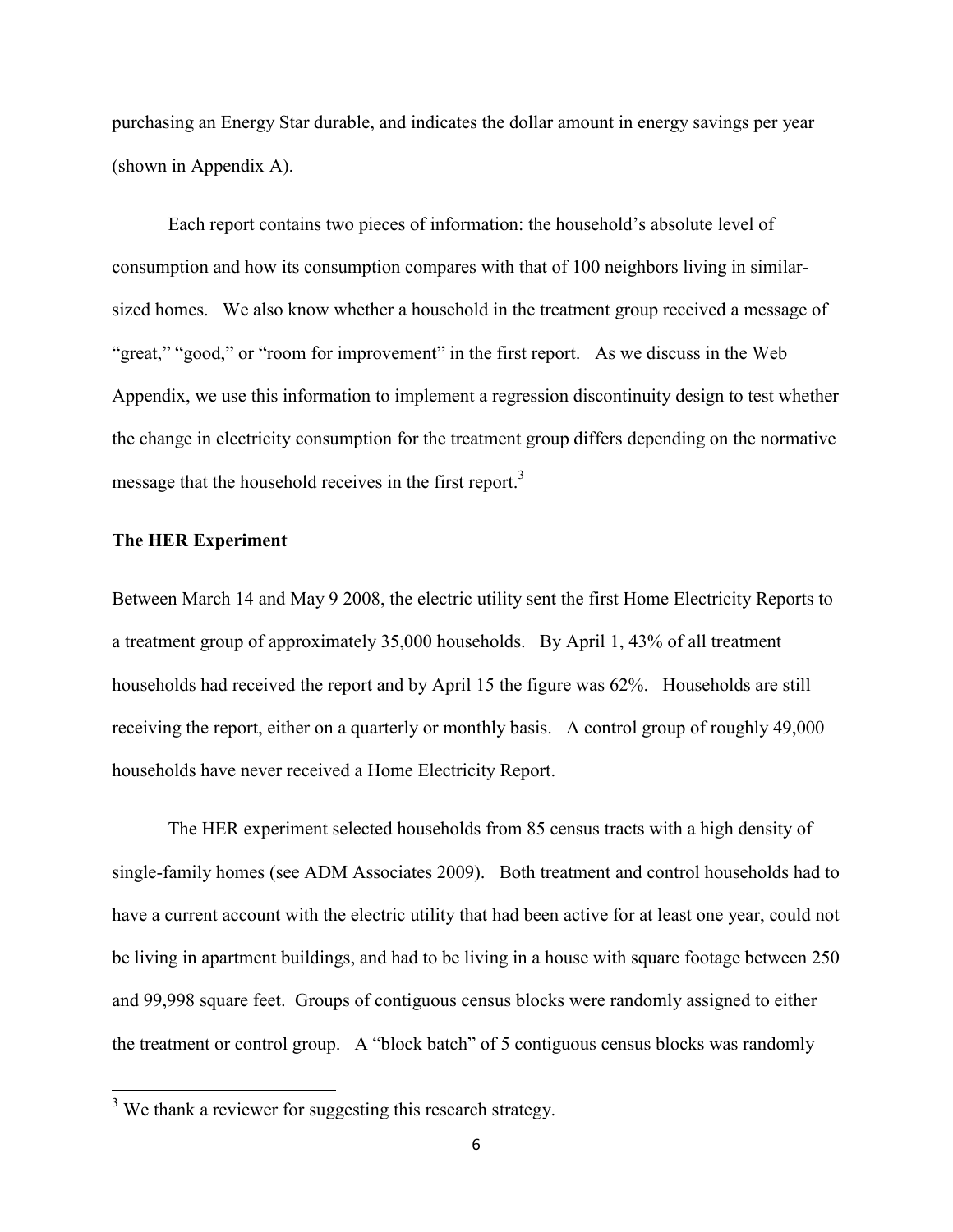assigned to the treatment group and then a contiguous census block batch was assigned to the control group. The process continued until roughly 35,000 households were assigned to both the treatment and control groups. The remaining census blocks (about 14,000 homes) were assigned to the control group. Contiguous block groups were used because the implementation contractor, Positive Energy (now OPOWER), believed that increased communication among people receiving the Home Electricity Reports in the same community would lead to greater energy savings.<sup>4</sup>

Allcott (2011) , Ayers, Raseman, and Shih (2009), and Schultz et al. (2007) found that providing feedback to customers on home electricity and natural gas usage with a focus on peer comparisons decreased consumption by 1 to 2 percent, potentially saving 110 million kWh per year if feedback were provided to all of the utility's customers (Ayers et al. 2009). Additional evidence that social incentives can make a difference comes from California's 2001 media campaign to promote voluntary conservation after rolling blackouts in 2000 and early 2001. Consumption in San Diego declined by 7% during the initial two phases of the campaign, before rebounding (Reiss and White 2008).

### *Why Could Ideology Mediate the Response to this Nudge?*

 $\overline{a}$ 

Within a household production framework, a household values electricity as an input in producing comfort (e.g. indoor temperature) and leisure and household production activities . Total household electricity consumption in any given period is the sum of electricity used in each of these activities. A household's total electricity consumption depends on choices over 1) the

<sup>&</sup>lt;sup>4</sup> In a 2009 Home Energy Use Survey conducted by the electric utility, households in the control group were more likely to report talking to friends and neighbors about their electricity bill than households in the treatment group, suggesting that receiving the Home Energy Report did not inspire discussion and that any positive peer effects operate through implicit social pressure.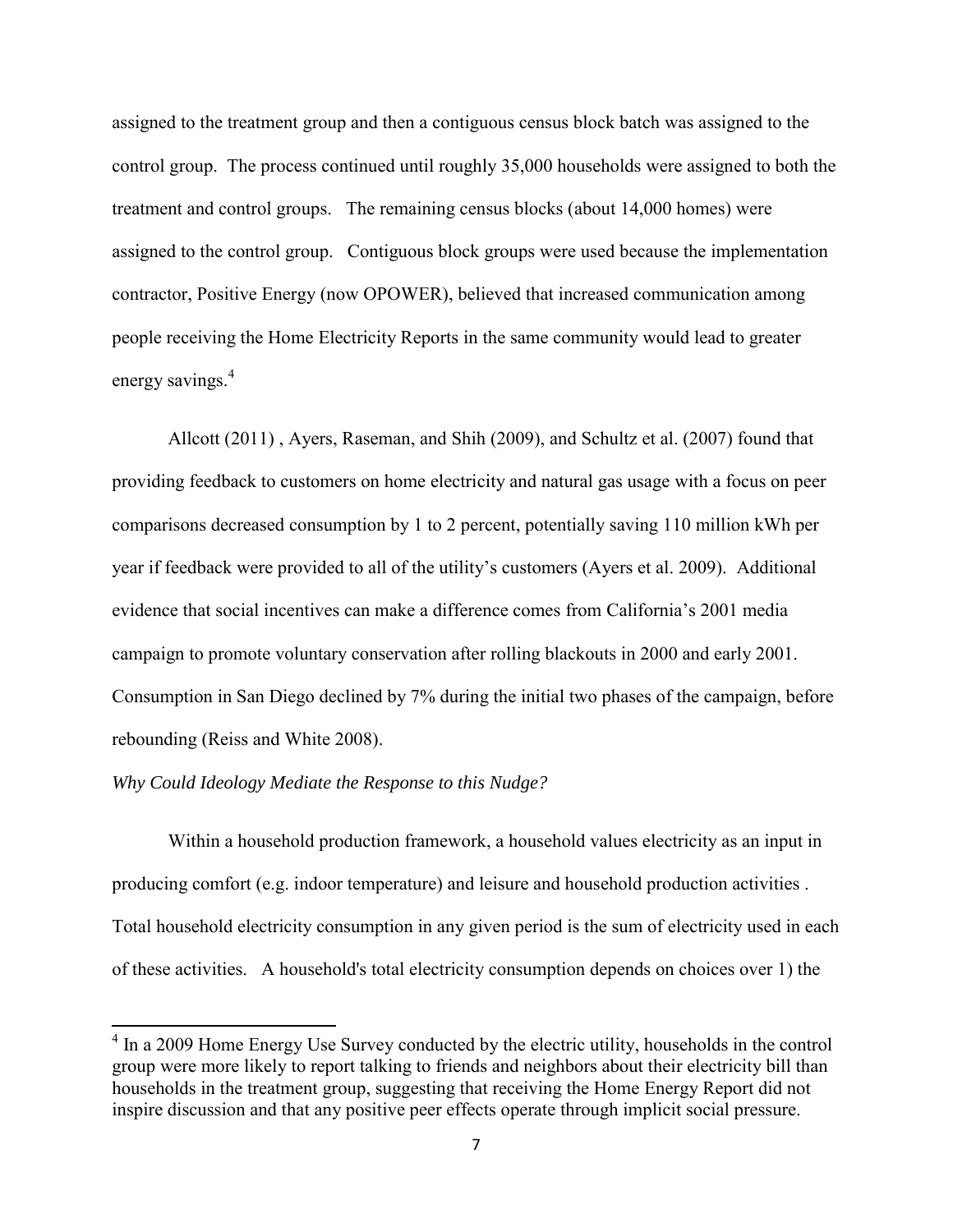attributes of the house, such as size; 2) the attributes of appliances; and 3) the intensity of utilization of appliances for leisure and household activities, indoor temperature control and illumination. These choices, in turn, depend on climate, prices and personal attributes, including ideology.

We view environmental ideology as a set of prior beliefs including those about the importance of energy conservation The ideological divide on environmental issues between Democrats and Republicans could affect how a household responds to an energy conservation "nudge." In the United States, conservatives consistently oppose environmental regulation and energy policies intended to further environmental aims, as seen in polling data on the belief in climate change (Dunlap and McCright 2008) and Congressional voting patterns (Cragg, Zhou, Gurney and Kahn 2012). Dunlap and McCright (2008) report that in 2008 there was 34 percentage point gap between Democrats and Republicans in their agreement with a statement that the effects of global warming have already begun, up from a 4 percentage point gap in 1997. The 2008 National Environmental Scorecard of the League of Conservation Voters gives the House Democratic leadership a score of 95 (out of a best score of 100) and the Republican leadership a score of  $3<sup>5</sup>$  A 2009 Pew survey found a 23 percentage gap between Democrat and Republican agreement with the statement that people should be willing to pay higher prices to protect the environment. Republicans and Democrats respond differently to "carbon offsets" versus "carbon tax" (Hardistry, Johnson, and Weber 2010), suggesting that ideology moderates how individuals think of key words.

European studies have highlighted the role that environmental ideology plays in determining the willingness to take voluntary actions to mitigate one's carbon externality and the

<sup>&</sup>lt;sup>5</sup> See <u>http://www.lcv.org/2008-pdf.pdf</u>.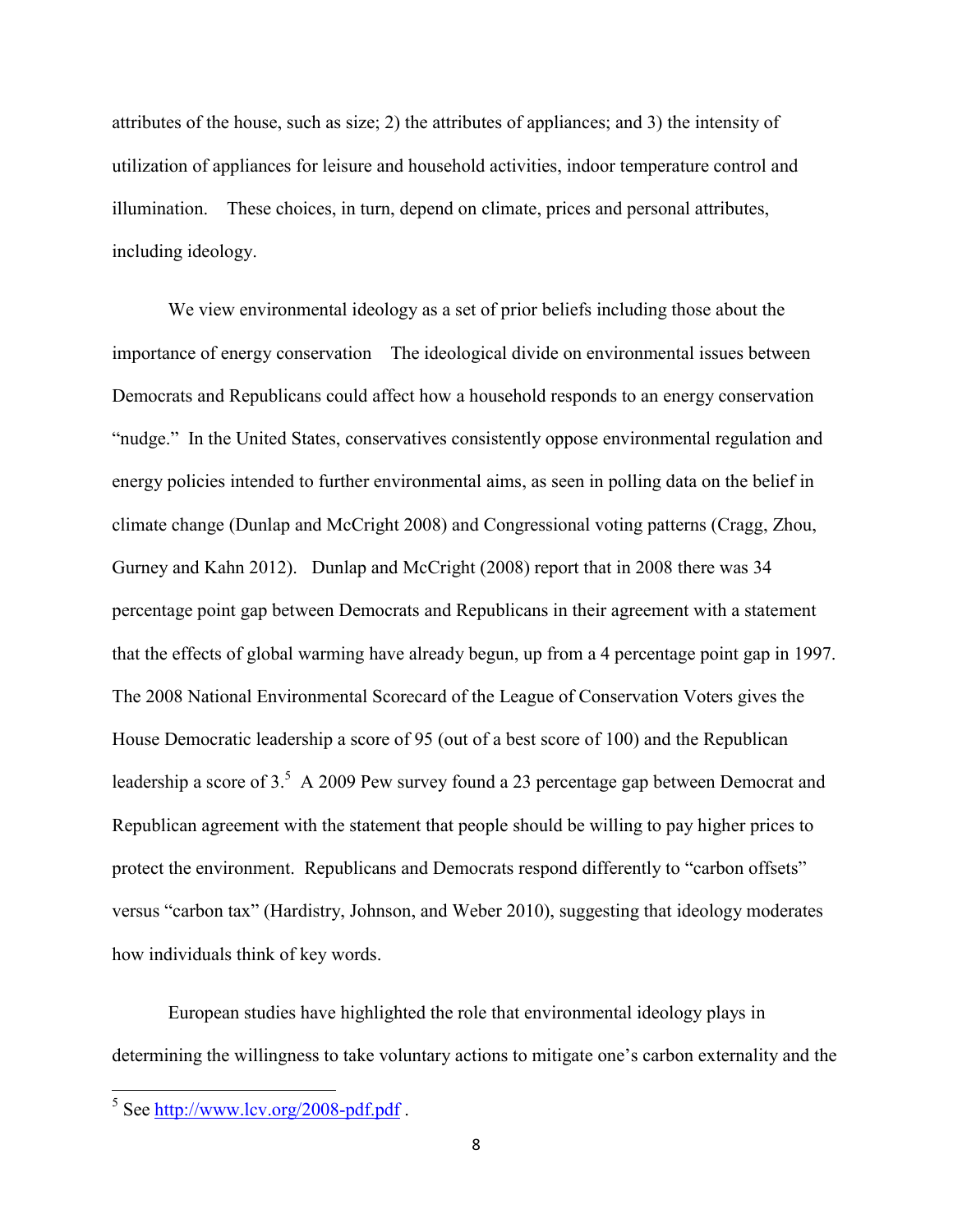willingness to pay to purchase a "green product." Thalmann (2004) and Halbheer, Niggli and Schmutzler (2006) document that voters who are left-of-center or who are environmentalists were more likely to vote for Swiss environmental referenda. Brounen and Kok (2011) found that the price premium for residential homes that are certified as highly energy efficient in Holland is higher in "green" communities, that is communities where the Green Party and the Party for the Animals had received a larger fraction of the vote.

Given this background, there are two main hypotheses that can be tested. Many households will read the report and respond to it for non-ideological reasons, such as wanting to lower their bill. These households, regardless of ideology, may reduce their consumption. The response of liberals is ambiguous. Liberals may reduce their consumption by more than conservatives because of their ideology and have been observed to consume less electricity (Kotchen and Moore 2008; Costa and Kahn 2010). However, because they have already invested more time and effort in monitoring their electricity bills and in engaging in voluntary restraint (i.e. lowering the air-conditioner in the summer), their response could be lower than that of conservatives. Secondly, and more controversially, it is possible that anti-environmentalist conservatives who receive a green looking report and learn that they consume more than their peers may refuse to decrease their consumption or even *increase* their consumption in an act of defiance. People find information more reliable when it conforms to their strong prior beliefs (e.g. Lord, Ross, and Leper 1979; Miller et al. 1993; Munro and Ditto 1997; Gentzkow and Shapiro 2006, 2010) and are influenced mainly by those in their network (Murphy and Shleifer 2004).

**Data**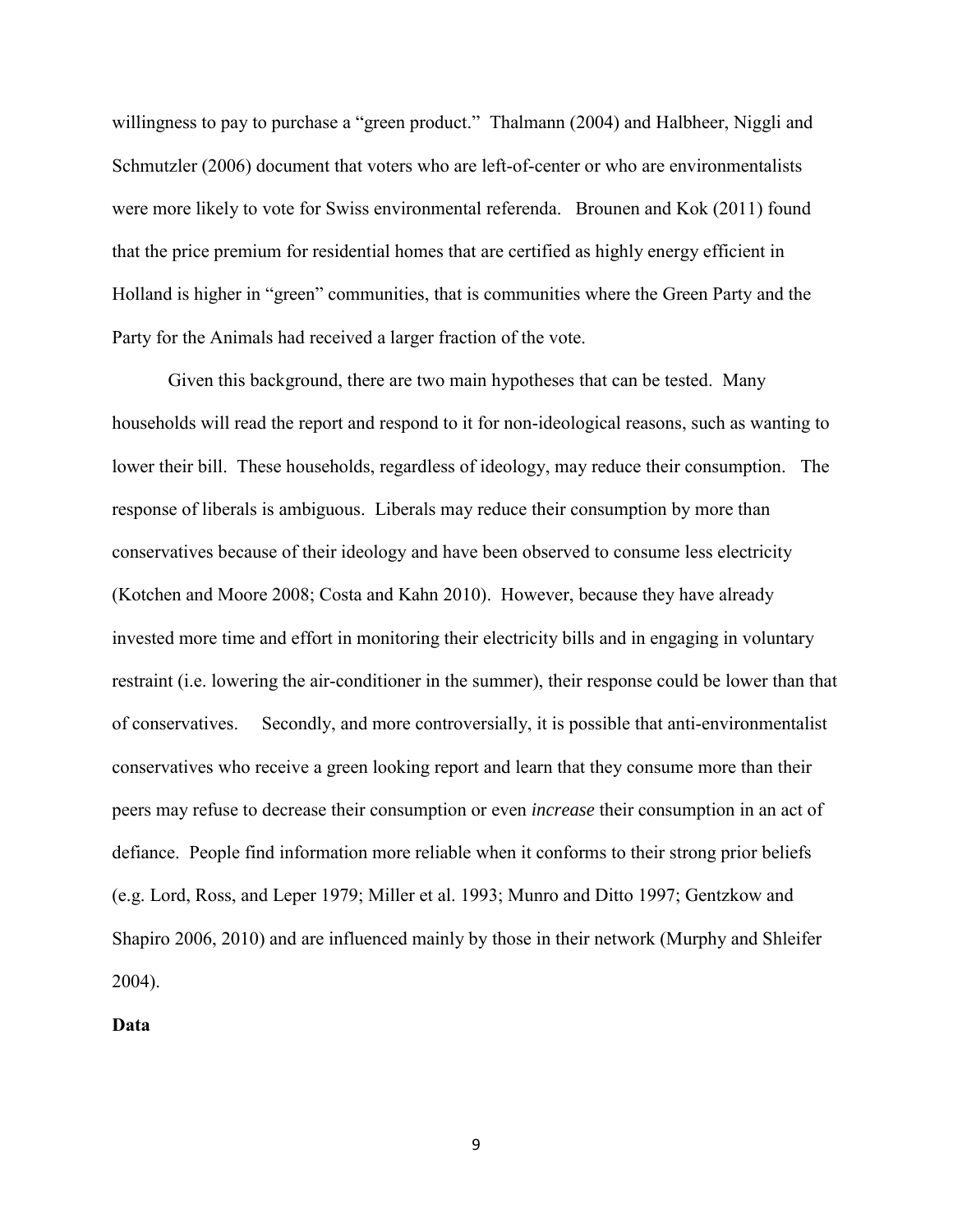Our primary data set consists of residential billing data from January 2007 to October 2009. These data provide us with information on kilowatt hours purchased per billing cycle, the length of the billing cycle (measured in days), whether the house uses electric heat, and whether the household is enrolled in the electric utility's program to purchase energy from renewable sources. We link each billing cycle to the mean temperature in that billing cycle.<sup>6</sup>

We link the billing data to the treatment and control data which contain information on when the household began to receive the Home Energy Reports, as well as information on square footage of the house, information on whether the home heats with electricity or natural gas, and the age of the house. We cannot match 1,976 observations in the pilot and control data to the residential billing data. In our final data set, the treatment and control data therefore contain 81,722, with 48,058 households in the control group. Among the households in the treatment group, 24,028 received a monthly report and 9,636 received a quarterly report.

We merge individual voter registration and marketing data for March 2009 to our data set.<sup>7</sup> For registered voters we know party affiliation, and whether the individual donates to environmental organizations. We were able to link half of our sample to the voter registration data. We linked either the person whose name was on the utility bill or the first person on the utility bill. $\delta$  The individuals we could not link were living in smaller households and in census block groups with a low proportion of the college-educated, were more likely to receive a subsidy for electricity because of their low income, and were more likely to have a household

 $\overline{\phantom{a}}$ 

<sup>&</sup>lt;sup>6</sup> Two different households in the same calendar year and same month who are on different billing cycles will face *different* climate conditions.

 $7$  We purchased the data from [www.aristotle.com.](http://www.aristotle.com/)

<sup>&</sup>lt;sup>8</sup> Only 5% of households were "mixed" between conservatives and liberals.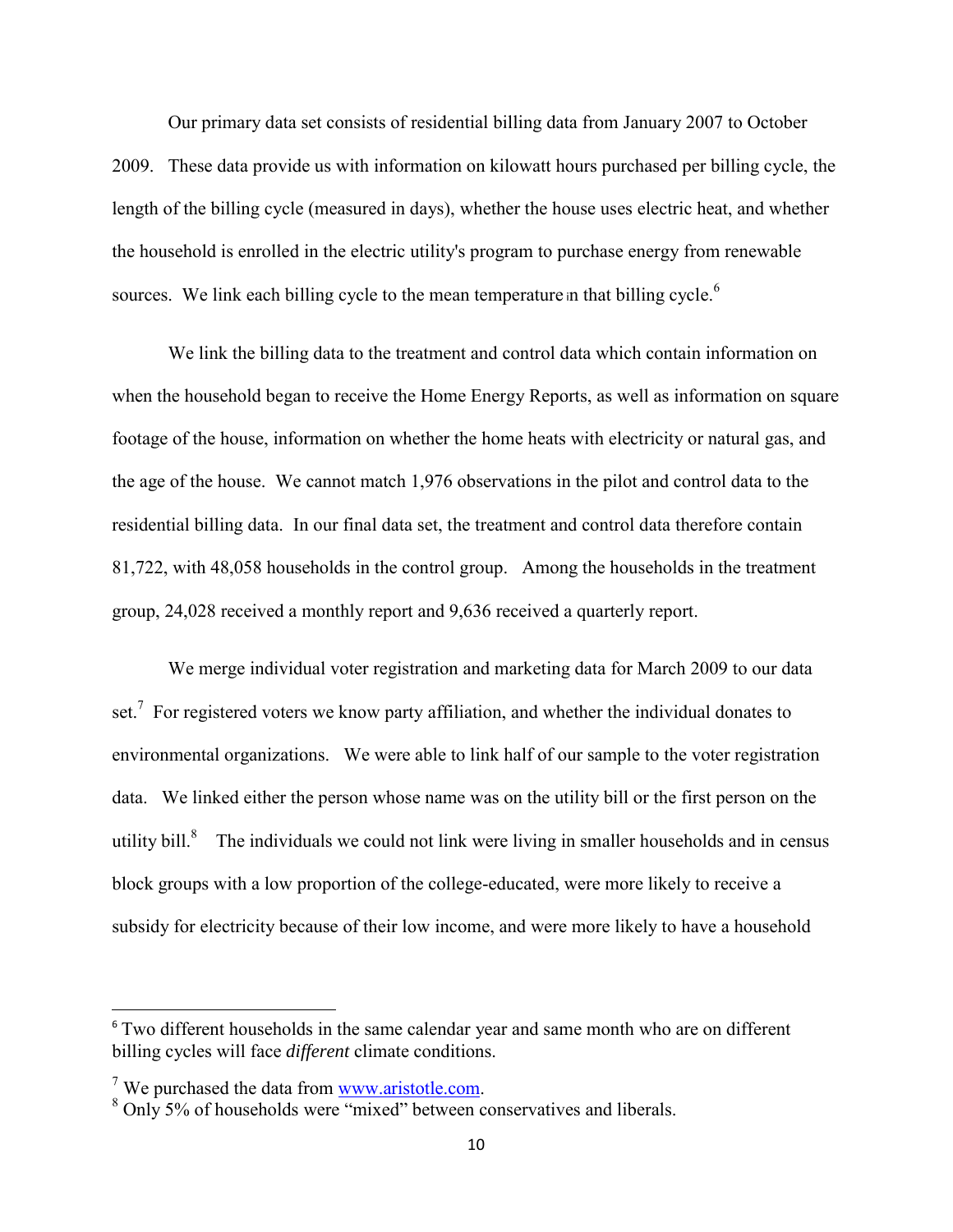head above age  $60.9$  We also merge to these data, by the census block group, the share of registered voters who were liberal (Democrat, Green, or Peace and Freedom) in 2000 and the share of the college-educated in the block group. We expect that environmentalists are more likely to live in liberal, educated communities (Kahn 2007).

We have access to two revealed preference measures of a household's environmentalism. From the data base with voter registration information, we know whether a household has donated money to an environmental group. We also know whether the household has signed up for the company's renewable power program prior to the treatment. This is the electric utility's major program to increase the share of its customers who have signed up for renewable energy. Each household decides whether to opt in and pay a fixed cost of \$3 a month to have 50% of its power generated by renewables or \$6 a month to have 100% of its power generated by renewables.<sup>10</sup>

We also have access to an ancillary data set which we use to examine household attitudes about the HER by ideology. In 2009 the electric utility company surveyed 1,375 households who received the HER, asking them questions about the HER report. We restrict this sample to households for whom we have information on age and the fraction of liberals in the block group and to households who were not in minor parties we could not classify as liberal or conservatives. This leaves us with 1061 observations in this ancillary data set.

l

 $9$  Relative to all homeowners in the same county these individuals were also more likely to be of Asian or other ancestry rather than of European ancestry, but were less likely to be Spanish speaking. They were also lower income.

The collected revenue is used by the electric utility to purchase and produce power from wind, water, and sun.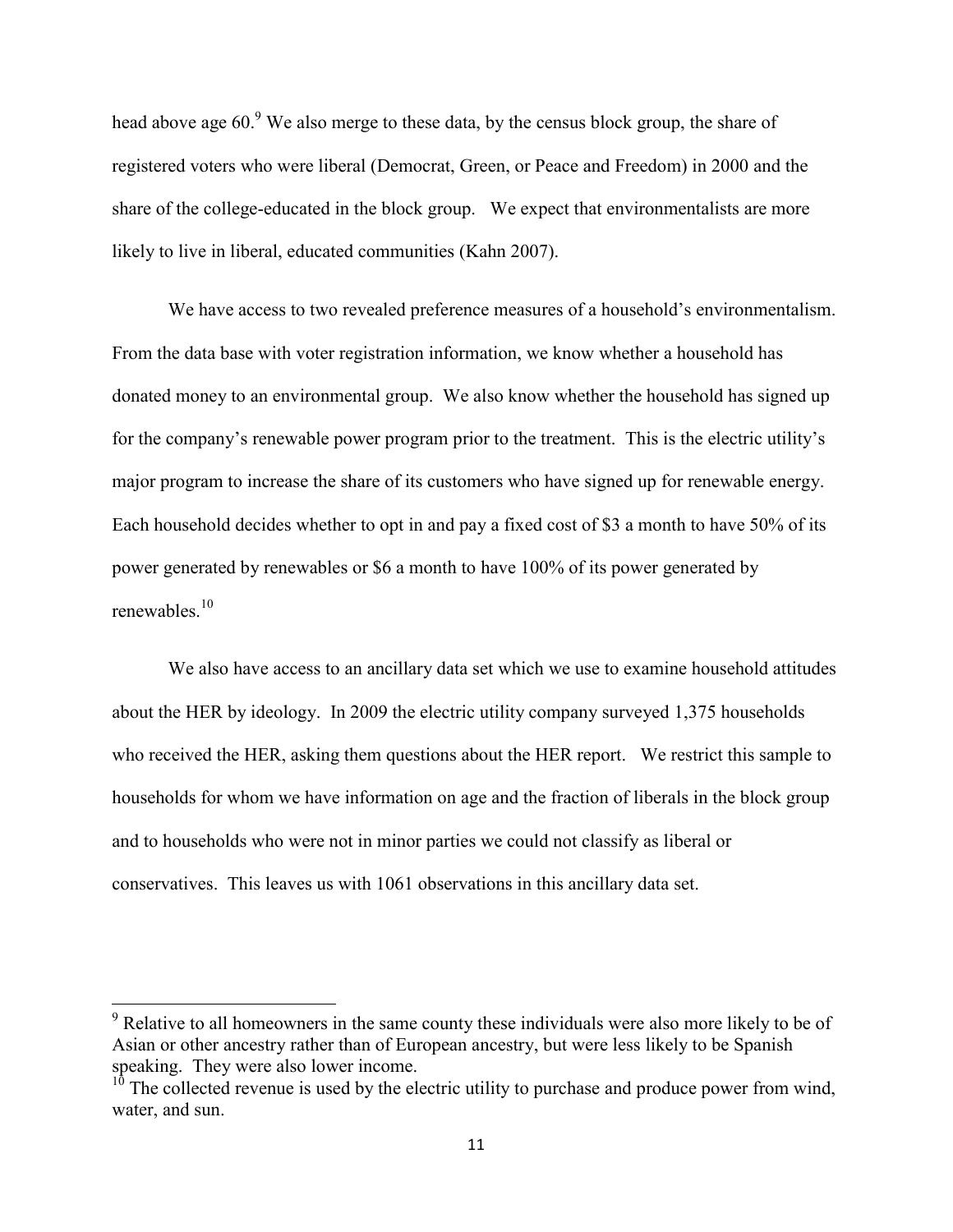Table 1 shows that the treatment and control groups are roughly representative of all homeowners in the county in terms of household and neighborhood characteristics. But, there are some clear differences. The treatment and control groups consume roughly 10% more electricity than the average county homeowner as of 2007 (before the experiment). Relative to the average homeowner, the experiment homes are older and more likely to be electric homes. The households in the experiment group are roughly 10% richer than the average county homeowner.<sup>11</sup> The geographical areas included in the experiment have a higher share of college graduates than the average county home owner's community.

The randomization of the HER across blocks was effective. Ayers et al. (2009) reported that controlling for house characteristics, household demographics, and the number of cooling degree days and heating degree days, there was no systematic difference in energy usage between treatment and control groups prior to the treatment (also see Table 1 where we report no systematic differences between treatment and control groups adjusting for block batch group correlation). Households living in electric homes were more likely to receive a monthly rather than a quarterly report. $^{12}$ 

Table 2 shows that registered conservatives are slightly younger, have higher household incomes, larger households, and larger homes than registered liberals. While both conservatives and liberals donate to environmental causes and pay for renewable energy, liberals are more likely to do so. We could explain only 2-4% of the variance in registered conservative status

 $\overline{\phantom{a}}$ 

 $11$  Household income is available from credit bureau data.

<sup>&</sup>lt;sup>12</sup> Within a treated "block batch" households received either a monthly or quarterly report. Roughly 71% of households received the monthly report. Households with a low baseline electricity consumption received the quarterly report while households with a high baseline electricity consumption received the monthly report. Conditional that a household's daily average electricity consumption was less than 20 kWh per day it had a 2.5% chance of receiving the monthly report. Households whose 2006 electricity consumption was greater than 23 kWh per day had a 99% chance of receiving the monthly report.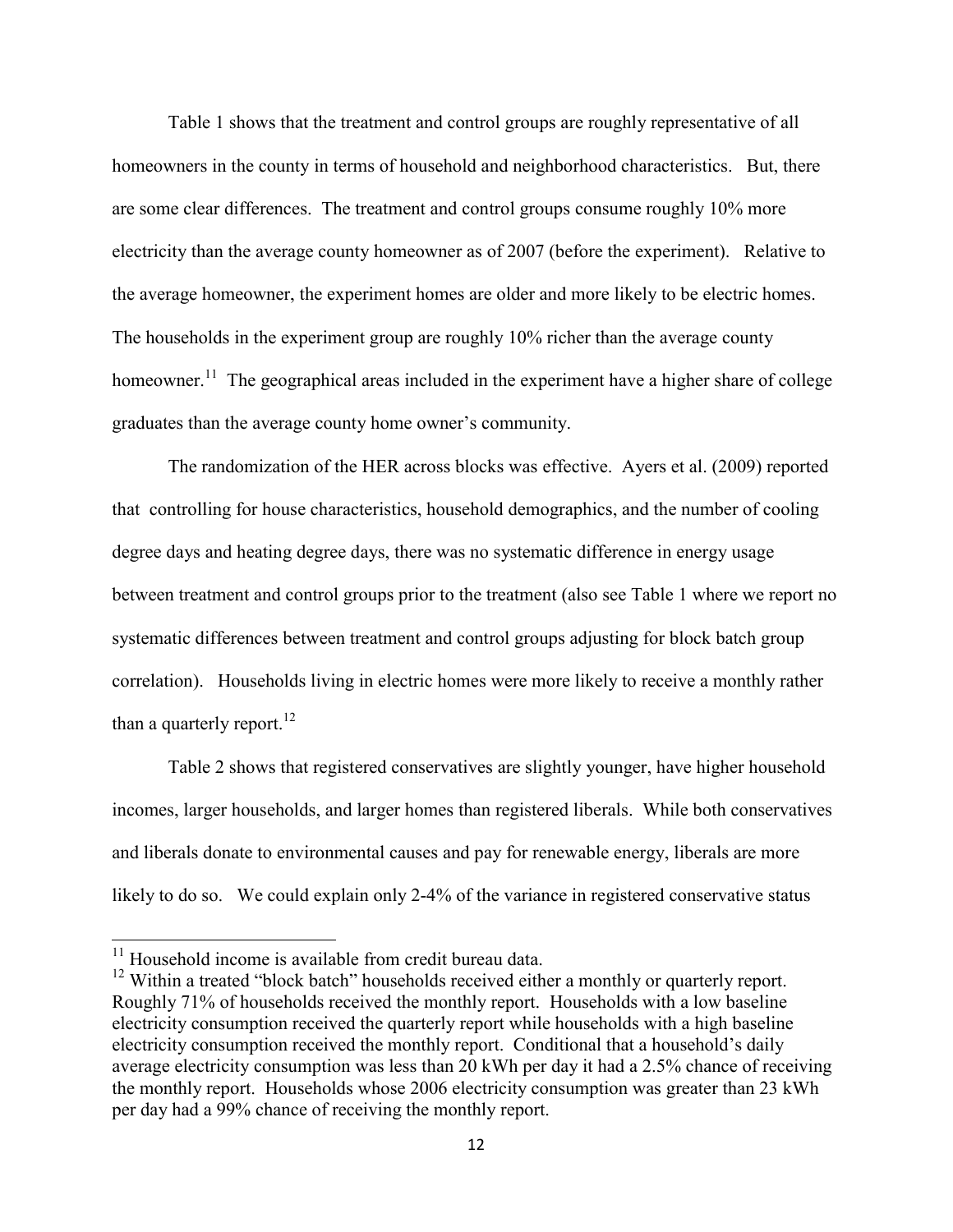with age, household income, house value, house size, electric heat, and renter status (see Web Appendix Table 1 for details).

Among the treated, liberals are more likely to receive the quarterly report, indicating that they use less electricity than conservatives. Liberals living in a liberal community (defined as a community in which the liberal share is in the top quartile) are almost three times as likely to receive the quarterly report as conservatives living in a conservative community (defined as a community in which the liberal share is in the bottom quartile). If political ideology does not affect the response to the HER, conservatives should respond more because they are treated more intensely.

### **Econometric Framework**

Previous studies have examined the HER report's average treatment effect and have also examined how its effect varies by standard characteristics such as attributes of the home and socio-economic characteristics of the owner. The distinguishing feature of this study is our emphasis on household environmental ideology as an important determinant for how households respond to well-meaning new information.

We estimate intent-to-treat effects (which we will simply refer to as treatment effects) of receiving the HER by seven specifications of the form:

1)  $\ln(kWh) = \beta_0 + \beta_1(Household FE) + \beta_2(Month/Year FE) + \beta_3($  $\beta_4$ TREAT +  $\beta_6$ (TREAT Party Registration) +  $\beta_7$ (  $\beta_8$ (TREAT  $\times$  Individual Characteristics) +  $\beta_9$ (  $\beta_{10}(TREAT \times House Characteristics) + \beta_{11}(Post Treatment Period Dumm$ y × All Characteristics) +  $\varepsilon$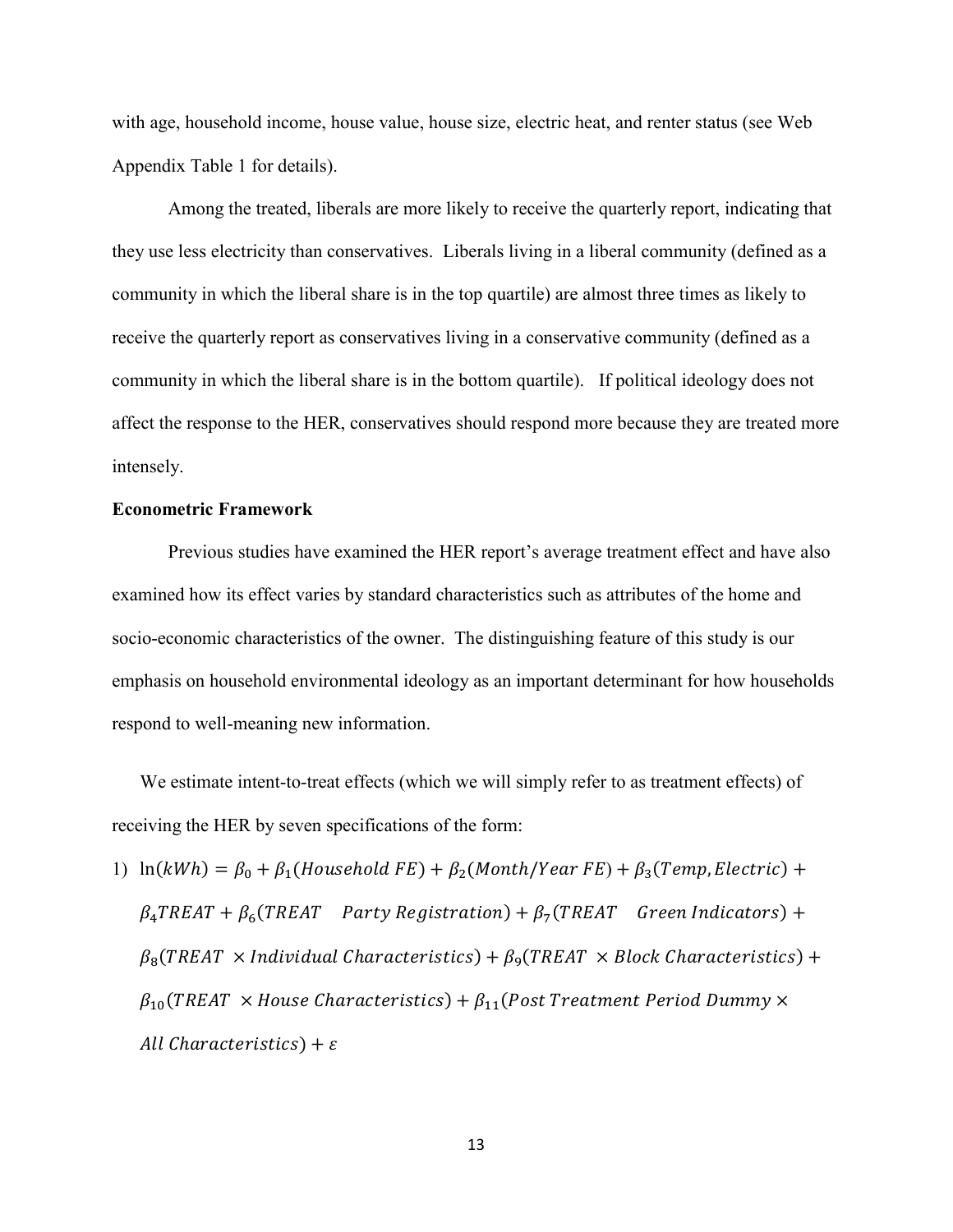where the unit of analysis is the household in a year and month and where TREAT is a dummy equal to one if the household received the Home Energy Report and where the different specifications use different subsets of the variables. TREAT thus is equal to 0 either if the household is never treated or is not yet treated. In all regressions we control for household and month/year fixed effects, a cubic in mean daily temperature within the billing cycle, and an interaction of the cubic mean daily temperature with a dummy indicator if the house is an electric house (Temp, Electric). We also interact party registration, green indicators, individual characteristics, block characteristics, and house characteristics with an indicator for whether the treatment period has started. Our political party indicators are liberal (Democrat, Green, or Peace and Freedom), other party (Reform, Conservative, Natural Law or Other), no party affiliation, and not registered, with conservative (Republican, American Party, and Libertarian) as the omitted dummy variable. Our green indicators are whether the household purchases energy from renewable sources and whether the household donates money to environmental causes. We cluster the standard errors on the block batch group to account for correlation within the block batch group. Our specifications differ in the number of included treatment interaction effects.

We examine who accepts treatment by estimating, for the treatment group, a probit regression of the form

2)  $0ptOut = \beta_0 + \beta_1 High + \beta_2 ln(Usage) + \beta_3 Age + \beta_4 Liberal + \beta_5 Unregistered + \varepsilon$ where OptOut is a dummy variable equal to one if the household opts out of receiving the treatment, High is a dummy variable equal to one if the household's consumption is above the neighborhood average, Usage is the household's electricity usage in 2006, Age is the age of the head of the household, Liberal is a dummy equal to one if the household head was registered as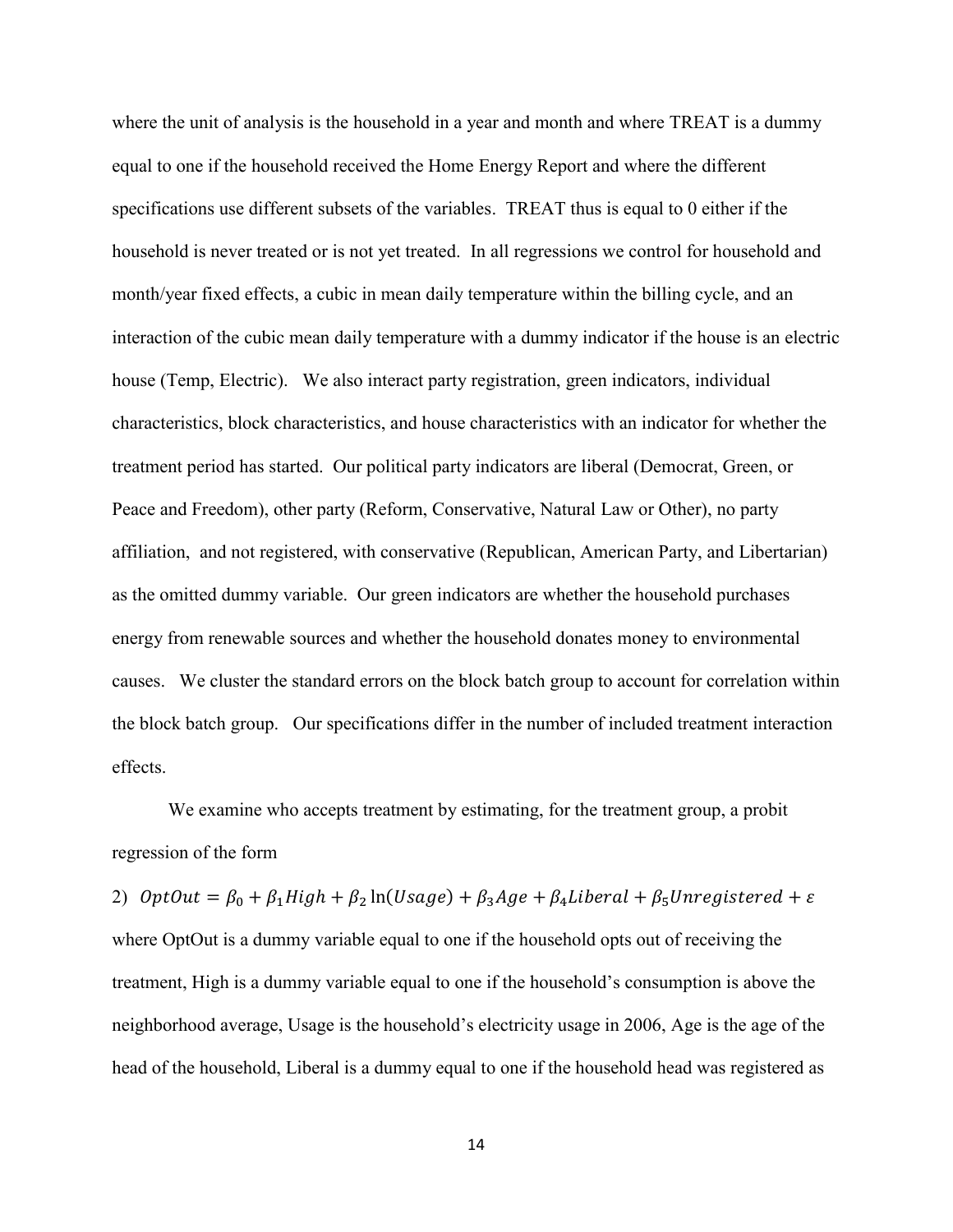either a Democrat, Green, or Peace and Freedom party member, and Unregistered is a dummy equal to one of if the household was not registered.

 Using a small surveyed sample, we also examine who, in the treatment group, found the reports of no value or disliked the reports by estimating probit regressions of the form

3) Report Reaction  $=$ 

# $\beta_0 + \beta_1 High + \beta_2 \ln(Usage) + \beta_3 Age + \beta_4 Liberal + \beta_5 Unregistered + \varepsilon$

where Report Reaction is either a dummy variable equal to one if the household found the reports of no value (responses of not at all or not very valuable) or a dummy variable equal to one if the household disliked the reports (responses of did not like or indifferent).

### **Results**

l

Own ideology, whether measured by political party affiliation, donations to environmental organizations, or the purchase of green energy, is associated with differential treatment effects (see regression 2 in Table 3).  $^{13}$  Although the mean overall treatment effect is -0.021 (see regression 1 in Table 3) when we do not allow for heterogeneous treatment effects, a registered conservative will decrease mean daily kWh by 1.7 percent in response to the treatment but a registered liberal will reduce consumption by 2.4 percent, all else equal (see regression 2 in Table 3). Those purchasing energy from renewable resources reduce their consumption by 0.9 percent in response to the treatment relative to those not purchasing green energy. Those donating to environmental organizations reduce their consumption by 1.1 percent more than households who do not donate to environmental organizations.

 $13$  We also have information on household monthly expenditure on electricity. In the presence of an increasing block tariff structure, some recipients of the Home Energy Report may reduce their expenditure by more than their electricity consumption. We have estimated regressions similar to equation 1 in which we use the log of household monthly electricity expenditure as the dependent variable. We obtained very similar results.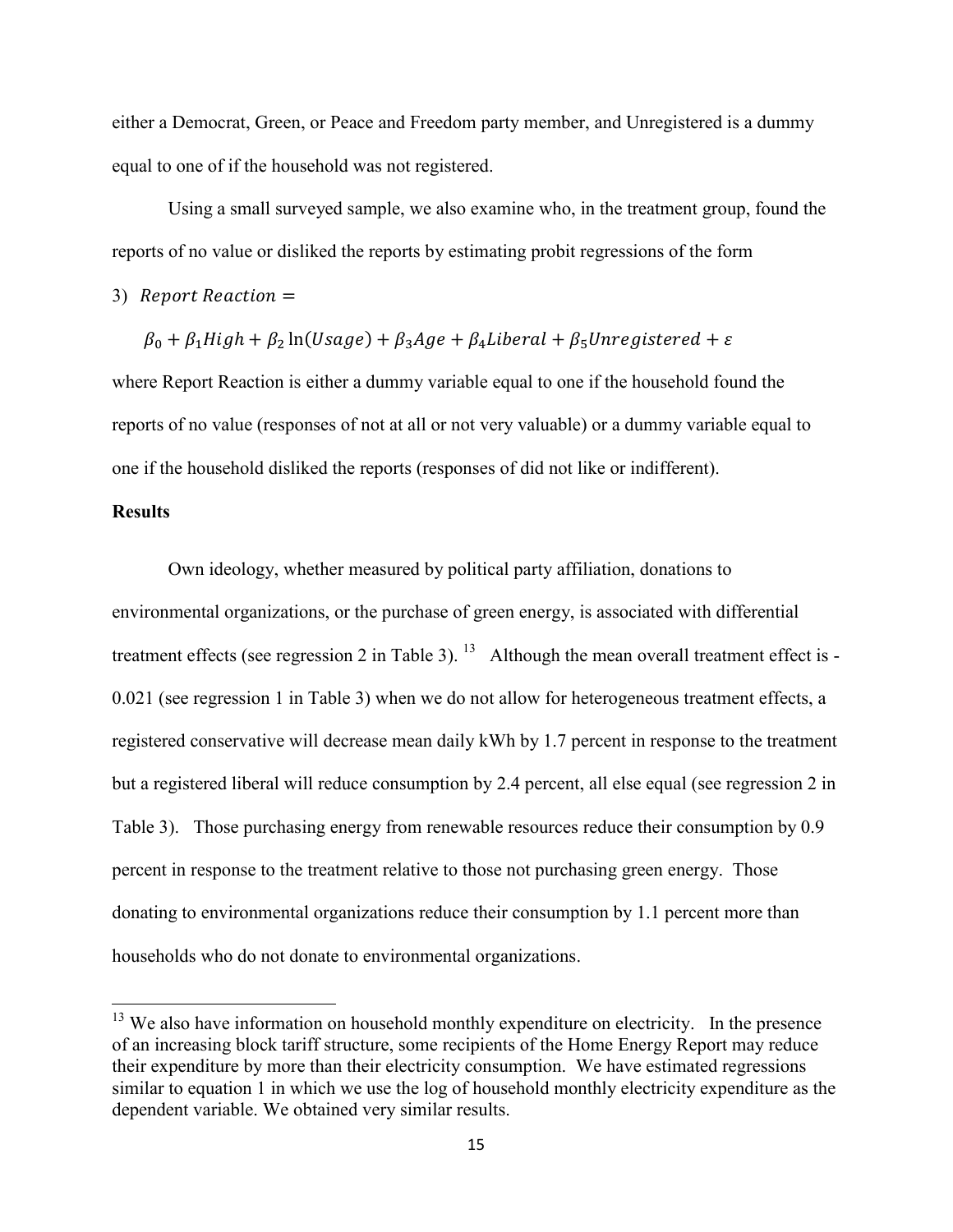The fraction of liberals and the fraction of college-educated in the census block group affects treatment response, independent of own characteristics (see regression 3 in Table 3). An increase of 0.1 in the fraction of liberals in the census block group reduces consumption by 0.6 percent in response to the treatment. Controlling for the fraction of liberals in the block group leads to statistically insignificant effects of own party affiliation but leaves the effects of ideology as measured by donations unchanged. Own ideology, donating to environmental groups, and paying for renewable energy remain jointly statistically significant. The higher the fraction of college graduates in a census block group, the lower consumption.

The fourth regression in Table 3 controls for the effect of house characteristics on treatment response. Those in older houses, in bigger homes, and in electric homes reduce their consumption more. Housing characteristics may reflect occupant characteristics. Liberals are more likely to be in older houses (but less likely to be in bigger homes). Controlling for housing characteristics, each increase of 0.1 in the fraction of liberals in the census block group reduces consumption by 0.4 percent in response to the treatment.

The fifth regression in Table 3 adds controls for the effect of household income, home value, and renter status on treatment response. There is no statistically significant differential treatment effect of renter status. The treatment effect is increasing in home value. The addition of these and the previous control variables reduces the impact of liberal share within the block group but does not affect how liberals respond to the treatment.

The sixth regression in Table 4 examines the linearity assumption on liberal share within census block group by substituting quintiles of the liberal share for liberal share within blocks. It shows that a greater liberal share relative to the lowest quintile is associated with households'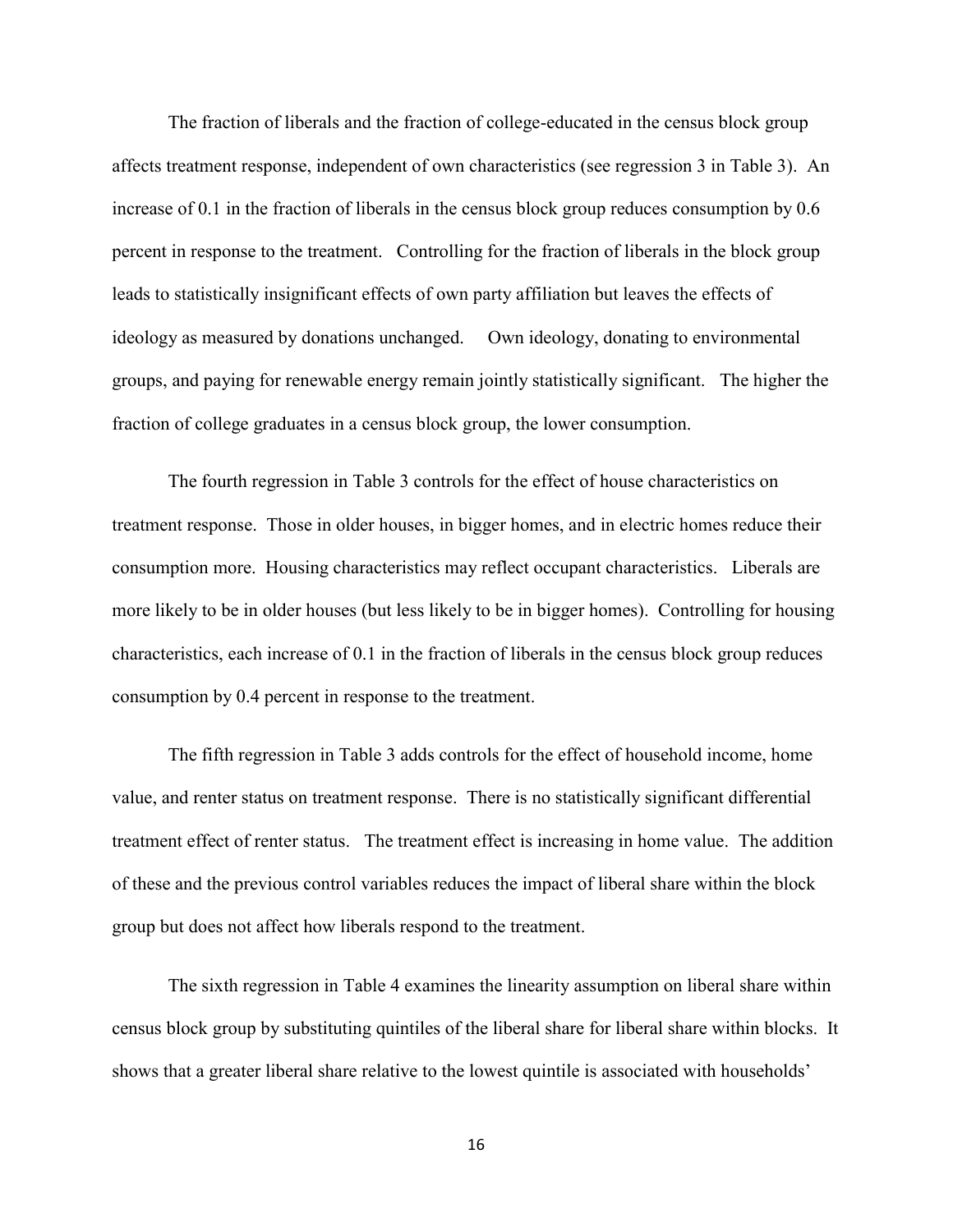reducing their electricity consumption in response to the treatment. The quintiles are jointly significantly different from 0 at the 10 percent level  $(F(4, 956)=2.29)$ . We observe a similar pattern when we examined quartiles instead of quintiles (see regression 1 in Web Appendix Table 2).

Our seventh and final regression (predicted values are graphed in Figure 1 and the regression is given in the last column of Web Appendix Table 2) tests for persistence over time by adding indicators for whether the time period is during the first or second half of the experiment. It shows that registered conservatives who do not purchase renewable energy and who do not donate to environmental organizations reduce their consumption in response to the treatment by 0.01 in the first half of the experiment and by 0.02 in the second half of the experiment. Registered liberals who purchase renewable energy and who donate to environmental organizations reduce their consumption in response to the treatment by 0.04 in the first half of the experiment and by 0.05 in the second half of the experiment.

When we restricted the sample to households whose electricity usage was above the median in 2006 (precisely those households a utility would want to target to reduce total electricity demand), we obtained a similar response for liberals but a larger response for households who pay for renewable energy (see Web Appendix Table 3). The effects of being in an electric home are no longer as large. When we examined households with baseline electricity usage below the median we found a smaller treatment effect and a statistically insignificant effect of paying for renewable energy and for donating to environmental groups (see Web Appendix Table 4).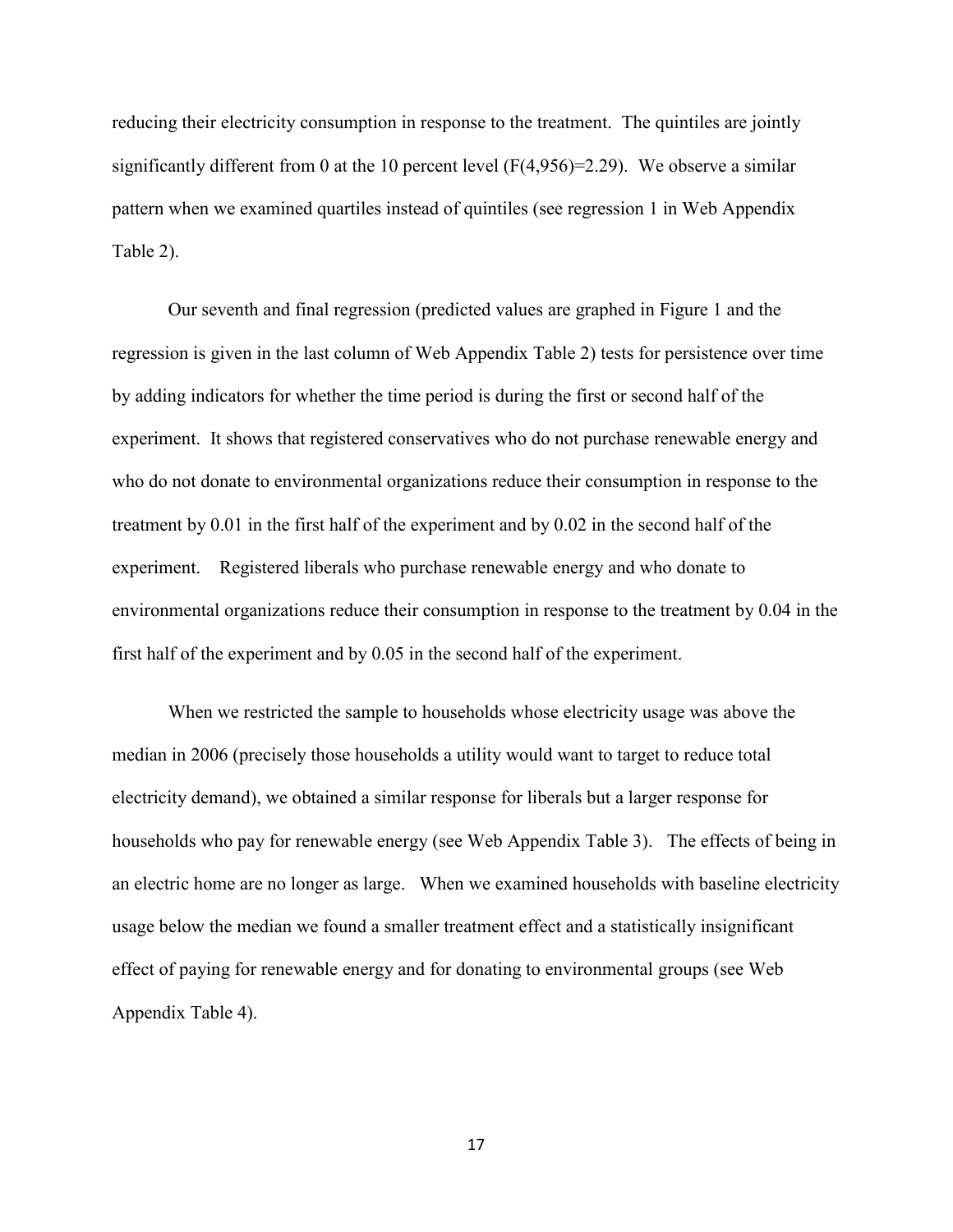Table 4 examines the role that ideology plays in responding to receiving the HER. We use the regression results from Table 3's column (4) and (6). Evaluating all characteristics at the median and using the regression in column (4), the treatment effect for liberals who purchase energy from renewable resources, who donate to environmental causes, and who live in a block group where the share of liberals is at least in the  $75<sup>th</sup>$  percentile (less than 1 percent of our sample) is -0.036. The treatment effect for registered liberal who live in a block group where the share of liberals is at least in the  $75<sup>th</sup>$  percentile (26% of our sample) is -0.021. The treatment effect for a conservative who does not pay for renewable energy, does not donate to environmental groups, and is in bottom  $25<sup>th</sup>$  percentile liberal block group (22 percent of our sample) is -0.011. When we use the regression results from Table 3's column (6) we obtain a treatment effect of -0.008 for a conservative who does not pay for renewable energy, does not donate to environmental groups, and is in the bottom quintile liberal block group. The treatment effect for a liberal who pays for renewable energy, donates to environmental groups, and is in the top quintile liberal block group is -0.048.

We further probed the robustness of our results by estimating equation 1 using quantile regressions (see Table 5). Estimating the impact of the HER reports at the  $10^{th}$ ,  $25^{th}$ ,  $50^{th}$ ,  $75^{th}$ and 90<sup>th</sup> quantiles, our predicted results show that at the lower quantiles liberals who pay for renewable energy and donate to environmental organizations are three to four times as likely to reduce their consumption in response to the treatment as conservatives who do not pay for renewable energy and do not donate to environmental organizations. At the  $90<sup>th</sup>$  quantile, differences between conservatives and liberals are smaller.

#### **Persistence of the Report Effects**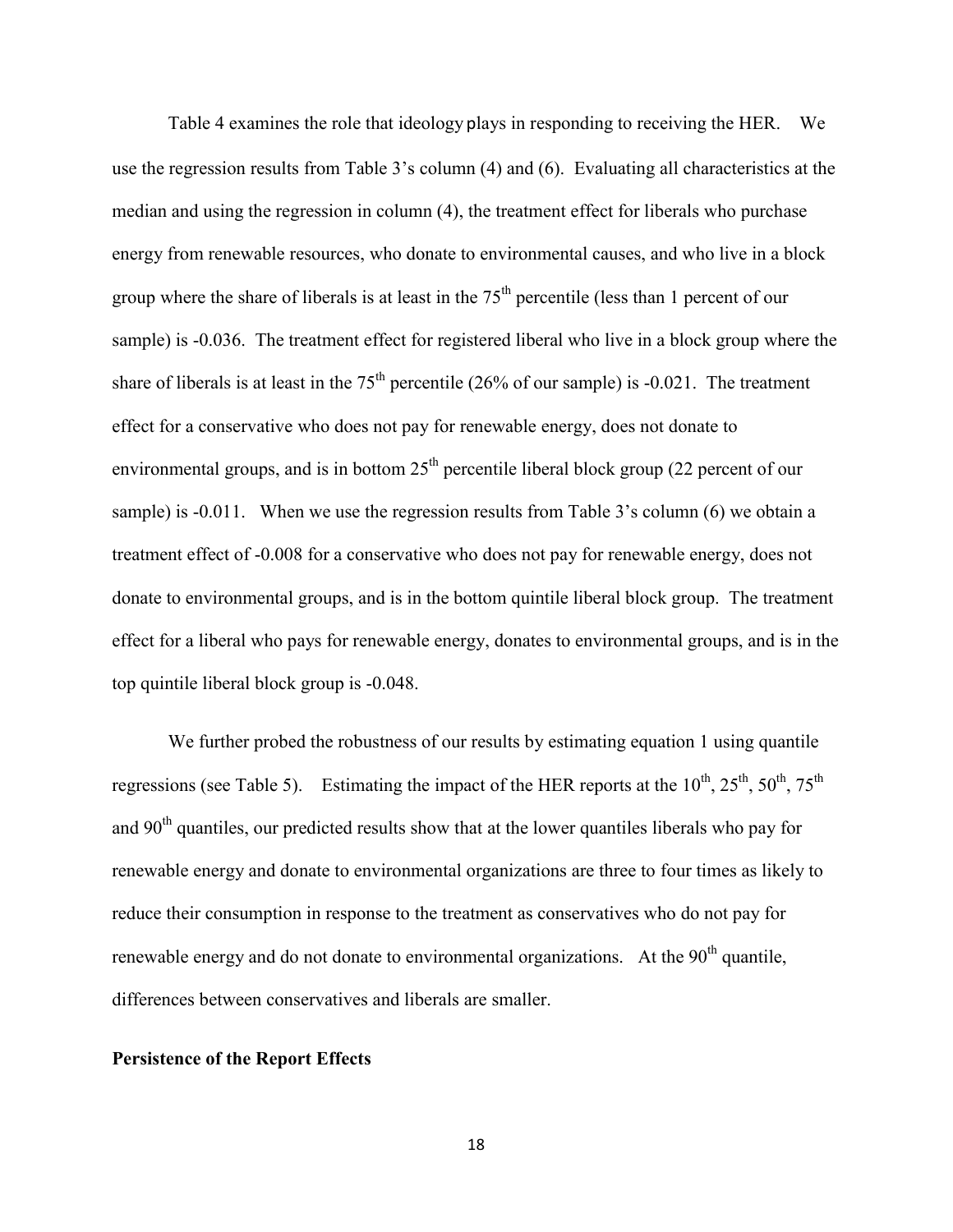Our examination of seasonal patterns of response to the treatment leads us to conclude that liberals are more likely to turn down the air-conditioning in the summer in response to the treatment. When we added to Equation 4 in Table 3 an interaction between treatment and summer months (May 1-October 31) and an interaction between treatment, summer months, and liberal, we obtained a coefficient on the interaction between treatment and summer months of - 0.002 ( $\hat{\sigma}$ =0.006) and a coefficient on the interaction between treatment and summer months and liberal of  $-0.012$  ( $\hat{\sigma}$ =0.004) (see Web Appendix Table 2, column 3).

It is theoretically ambiguous whether the HER reports will have a larger impact in the short run or the medium term. When a household first receives such a report this may be a salient event whose "new news" shocks the household and subsequent reports reinforce the original news. In this case, we might observe a large drop in consumption followed by a constant level (climate adjusted).

Alternatively, in the medium term a household is more likely to adjust more of its durables stock and may make more energy efficient investments when it makes new investments in such durables. The evidence suggests that this strategy is being pursued. We found that households in the treatment group were more likely to obtain a rebate from the utility for purchasing an energy efficient durable. In a probit regression (see Web Appendix Table 5) of the probability of obtaining a rebate on whether the household was in the treatment group, the household's political affiliation, the age of the household head, and the household's baseline electricity usage, we found that the derivative of the coefficient on the treatment dummy was a statistically significant 0.006 ( $\hat{\sigma}$ =0.002). At the sample mean of 0.056, this represents an 11 percent increase in the probability of obtaining a rebate.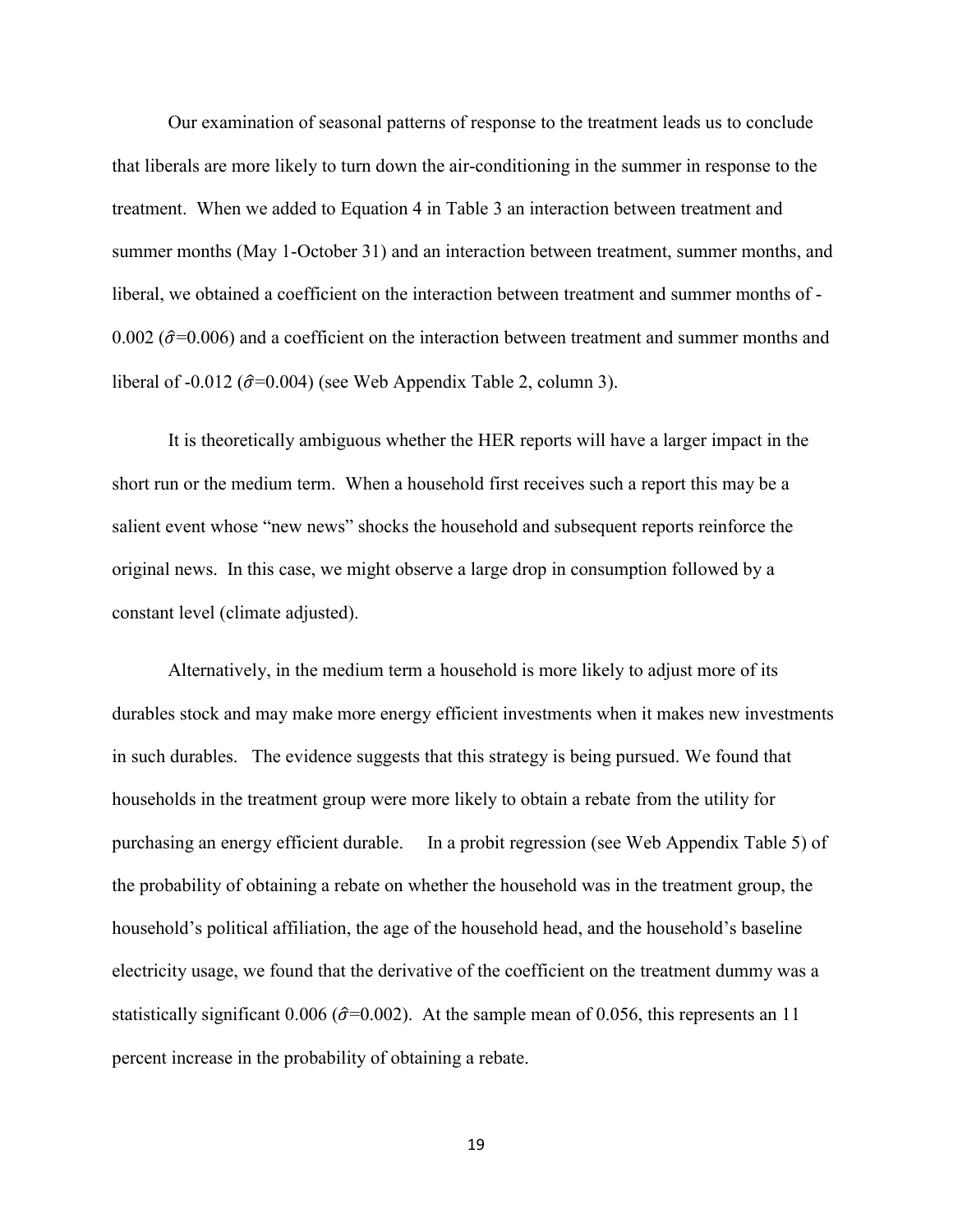### **Opting out of the Treatment**

 The decision to quit the HER treatment and consumer survey reactions to the HER provide additional evidence on which subgroups of the population disliked the treatment that are consistent with our identity story. Households could opt out of receiving the HER either by emailing, phoning, or mailing the utility. Although the information is free, 2% of households took action not to receive it and 36% of the survey group reported disliking the report. Our results have implications not just for our identity hypothesis but also for the long-term success of the HER program among different types of households.

Households that opted out of the treatment were more likely to be high electricity consumers, both relative to their neighbors and in absolute levels, and they were less likely to be liberals than conservatives (see Table 6). At the mean opt out rate of 0.020, a liberal was 15% percent less likely to opt out. High electricity users relative to their neighbors were 65% more likely to opt out.

In a subsample of 1,061 consumers interviewed about the home energy reports, high electricity users, both relative to their neighbors and in absolute levels, were more likely to claim that the reports were useless or that they disliked them. Liberals were less likely than conservatives to state that the reports were useless or that they disliked them. Being liberal decreased the probability of finding a report useless by 0.131, a decrease of 44% from the sample mean of 0.301. Being a liberal decreased the probability of disliking the report by 0.102, a decrease of 28% from the sample mean of 0.363. High electricity users relative to their neighbors were 27% more likely to find the report useless and were 38% more likely to report disliking the report.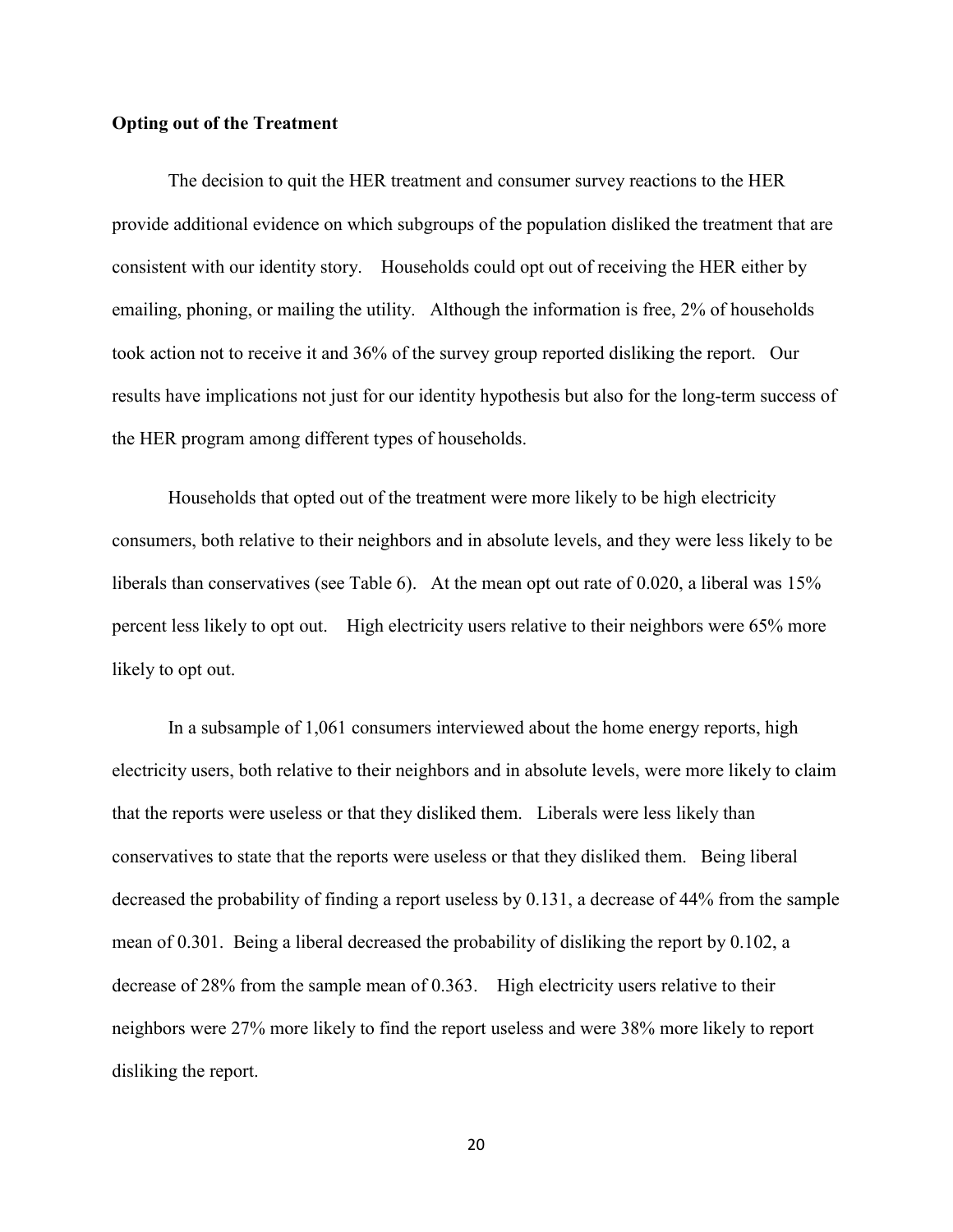Liberals and conservatives did not report differential rates of spending less than 2 minutes reading the report (see the last column in Web Appendix Table 5). High users were statistically, significantly more likely to spend less time reading the report.

#### **A Regression Discontinuity Test of Differential Responses to Normative Messages**

This paper's main focus has been to estimate the differential response of environmentalists and non-environmentalists to receiving a HER report. We have also examined whether, among those who received a HER report, there is a differential response between political liberals and conservatives to the normative message included with the first report.

Households received one of three normative messages: "great," "good," or "room for improvement." These normative messages were based on the household's consumption compared to that of 100 neighbors living in similar-sized houses. For the first report only we observe both the normative message and the ratio of the household's electricity consumption in the last month divided by the average consumption of 100 nearby neighbors.

As discussed in the Web Appendix, we implemented a regression discontinuity design (see Lee and Lemieux 2010) to test whether political ideology influences how households respond to receiving sharp normative feedback. Although our point estimates suggest that a political conservative increases consumption by 5.7% in response to receiving a normative message of "good" versus "room for improvement" whereas a political liberal increases consumption by only 0.9%, the 95% point wise confidence intervals are large and we fail to reject the hypothesis that there is no "normative message" for either conservatives or liberals. **Conclusion**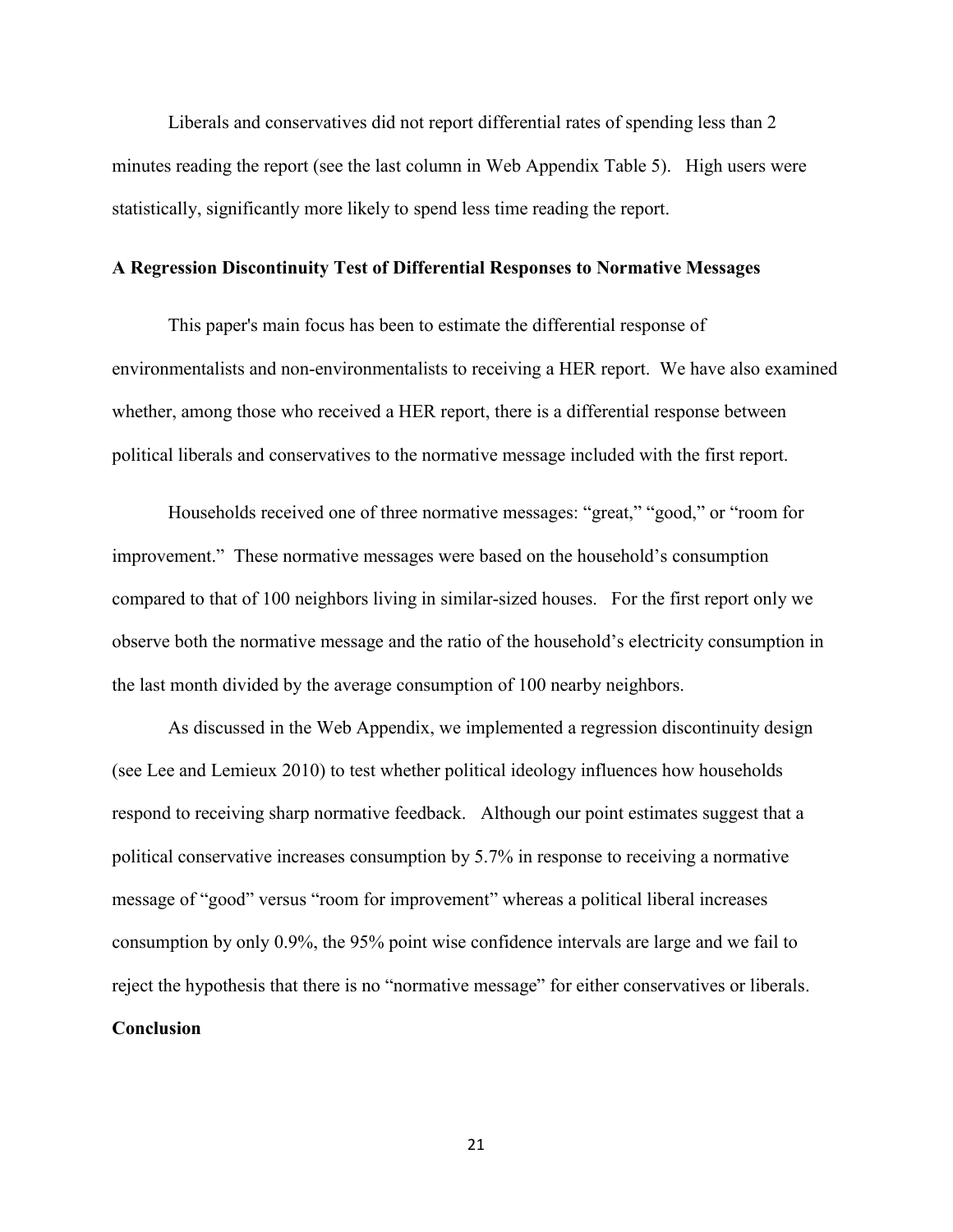"Nudges" can make us healthier, richer in our retirement (through opt out defaults), and better environmental citizens. Given that such information treatments are cheap to produce and distribute, these could be cost-effective policies especially for those subsets of households who are most responsive to these treatments.<sup>14</sup>

This paper exploited a unique data merge of information from an electricity information provision field experiment to study how liberal/environmental ideology mediates responses to peer comparison information. Liberal households are less likely to drop out of the experiment and more likely to report that they like receiving the report than political conservatives. In response to receiving the report, liberals reduce their electricity consumption by a larger percentage than conservatives.

Our results suggest that environmental nudges are most effective in relatively liberal communities. What works in California may not work in Lubbock, Texas. And even in California, targeted messaging may be more cost-effective than random assignment of home energy reports. Future research should continue to test for what might be effective conservation messages with political conservatives.

 $\overline{\phantom{a}}$ 

 $14$  Allcott (2011) provides an excellent cost-benefit analysis of electricity nudges.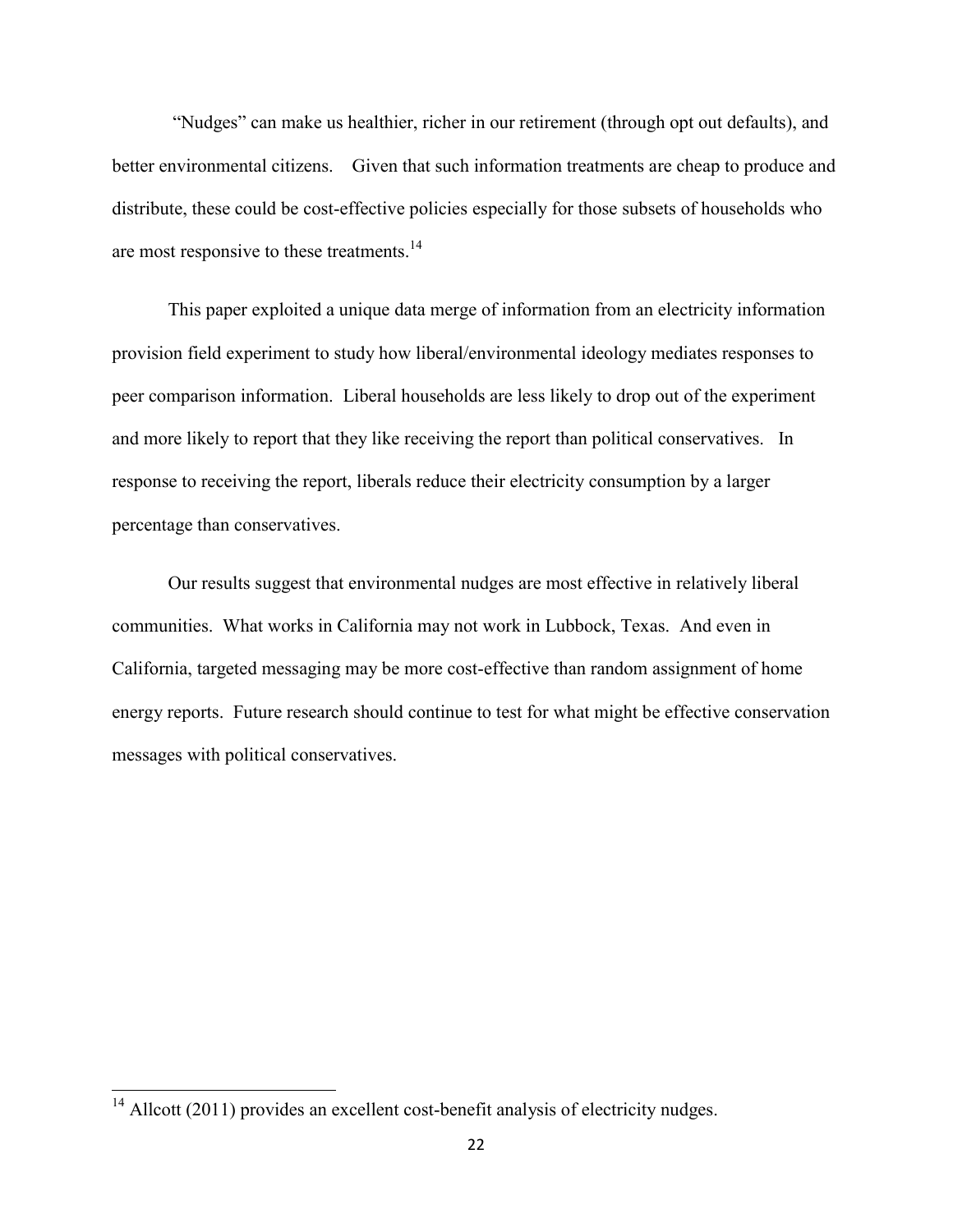

# Appendix A: Sample Home Electricity Report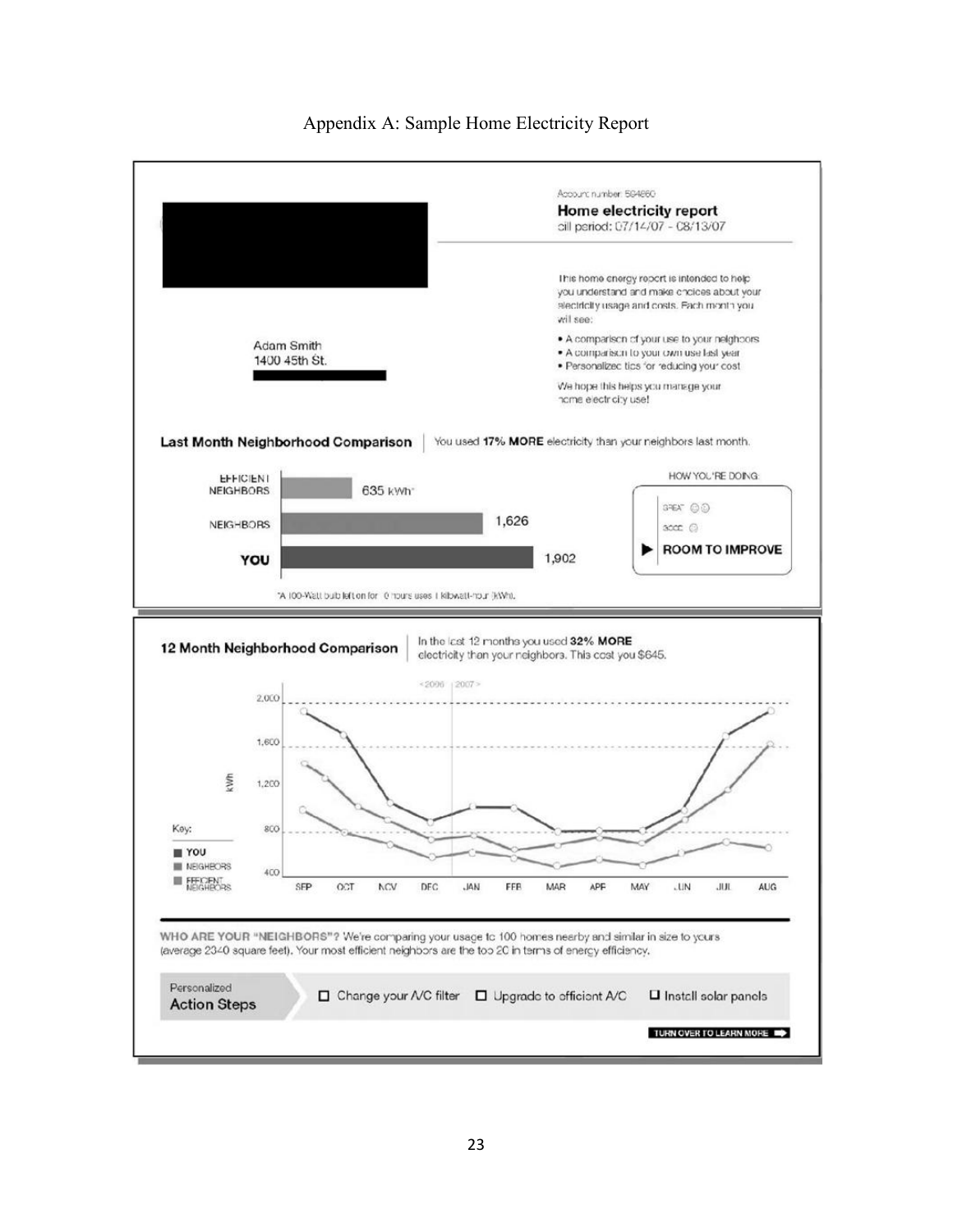

Source: Residential Energy Use Behavior Change Pilot, OPOWER white paper, http://www.opower.com/LinkClick.aspx?fileticket=cLLj7p8LwGU%3d&tabid=76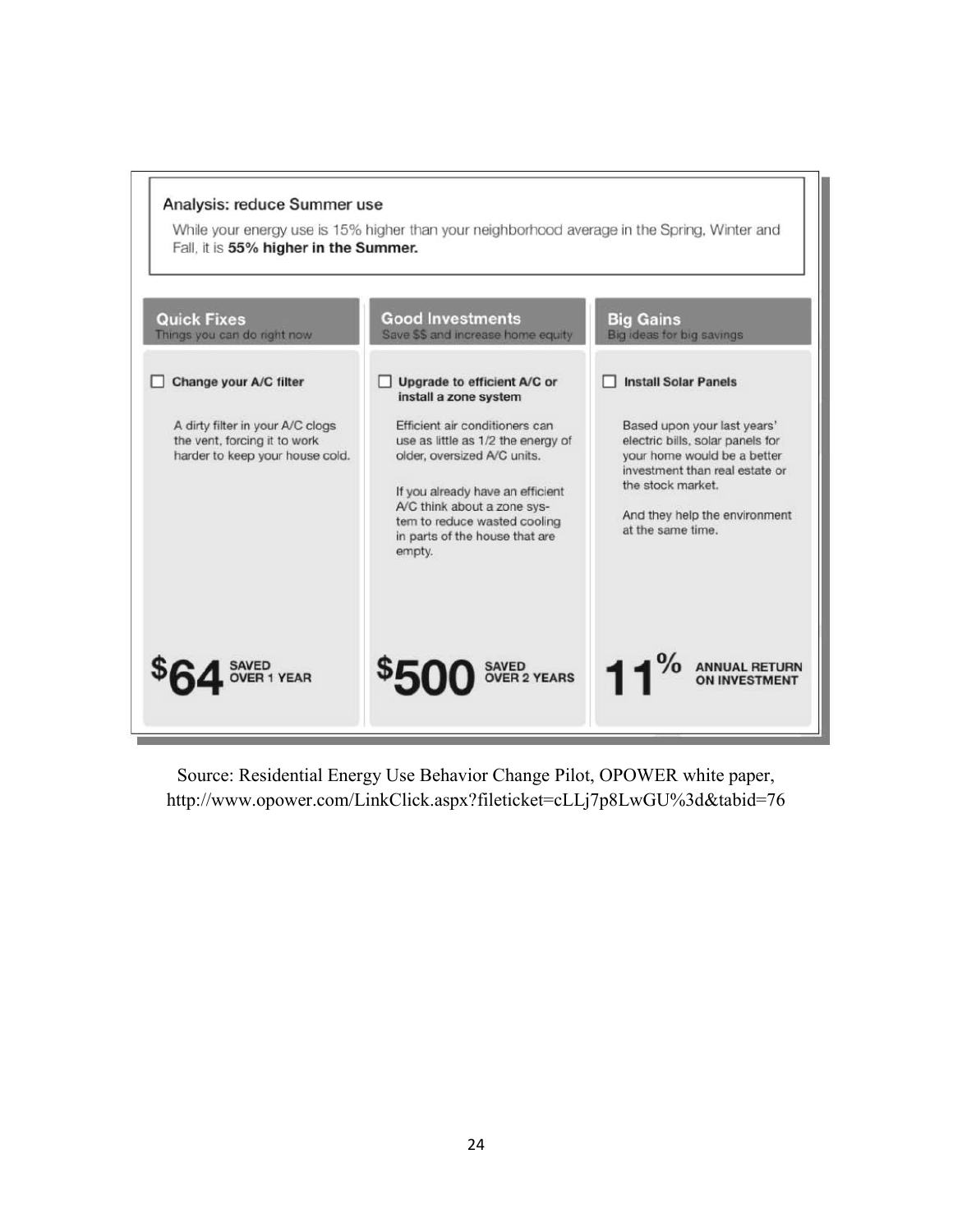### **References**

ADM Associates, Inc. 2009. The Impact of Home Electricity Reports. September.

Alesina, Alberto and Nicola Fuchs-Schundeln, Nicola. 2007. Good-Bye Lenin (or Not?): The Effect of Communism on People's Preferences. *American Economic Review*. 97(4): 1507-28.

Allcott, Hunt. 2011. Social Norms and Energy Conservation. *Journal of Public Economics*. 95(9-10): 1082-1095.

Allcott, Hunt and Sendhil Mullainathan. 2010. Behavior and Energy Policy. *Science*. 327(5970): 1204 - 1205

Ayers, Ian, Sophie Raseman, and Alice Shih. 2009. Evidence from Two Large Field Experiments that Peer Comparison Feedback Can Reduce Residential Energy Usage. NBER Working Paper 15386.

Bertrand, Marianne, Esther Duflo, and Sendhil Mullainathan. 2004. How Much Should We Trust Differences-in-Differences Estimates? *Quarterly Journal of Economics*, 2004, *119*(1), pp. 249-75.

Brounen, Dirk and Nils Kok. 2011. On the Economics of Energy Labels in the Housing Market. *Journal of Environmental Economics and Management.* 62: 166-179.

Cialdini, Robert.G et. al. 2006, Managing Social Norms for Persuasive Impact, Social Influence, 1, 3-15.

Costa, Dora L. and Matthew E. Kahn. 2010. Why Has California's Residential Electricty Consumption Been So Flat Since the 1980s? A Microeconometric Approach. NBER Working Paper 15978.

Cragg, Michael, YuYu Zhou and Kevin Gurney and Matthew E. Kahn. 2012. Carbon Geography: The Political Economy of Congressional Support for Legislation Intended to Mitigate Greenhouse Gas Production. *Economic Inquiry* doi: 10.1111/j.1465-7295.2012.00462.x

DellaVigna, Stefano and Ethan Kaplan. 2007. The Fox News Effect: Media Bias and Voting. *Quarterly Journal of Economics*. 122(3): 1187-1234.

Di Tella, Rafael, Sebastian Galiani, and Ernesto Schargrodsky. 2007. The Formation of Beliefs: Evidence from the Allocation of Land Titles to Squatters. *Quarterly Journal of Economics*. February: 209-241.

Dunlap, Riley E. and Aaron M. McCright. 2008. A widening gap: Republican and Democratic views on climate change*. Environment*. 50 (5): 26-35.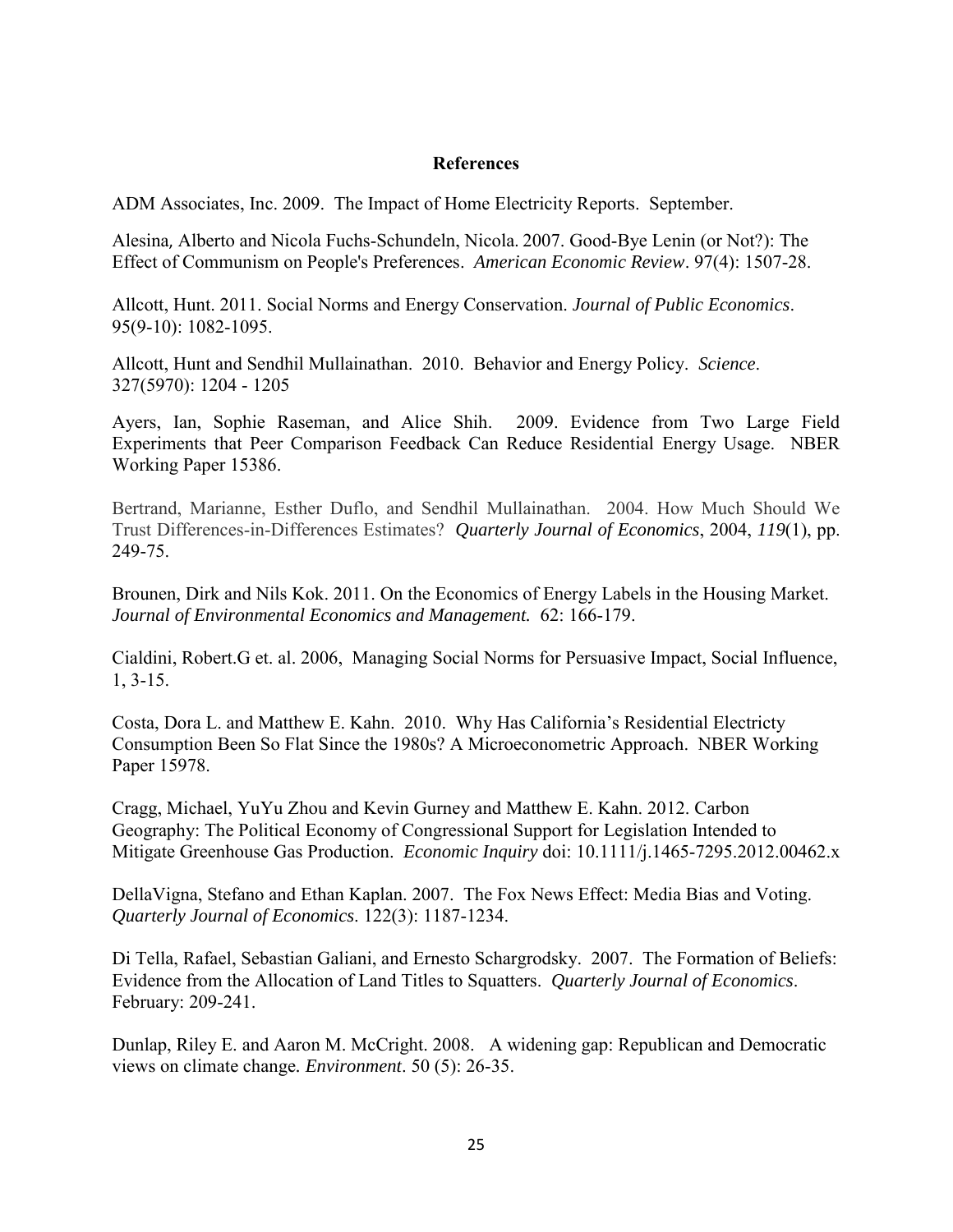Gentzkow, Matthew and Jesse M. Shapiro. 2006. Media Bias and Reputation. *Journal of Political Economy*. 114(2): 280-316.

Gentzkow, Matthew and Jesse M. Shapiro. 2010. What Drives Media Slant? Evidence from U.S. Daily Newspapers. *Econometrica*. 78(1): 35-71.

Giuliano, Paola and Antonio Spilimbergo. 2009. Growing Up in a Recession: Beliefs and the Macroeconomy. National Bureau of Economic Research Working Paper No. 15321.

Goldstein, Noah, Robert B. Cialdini and Vladas Griskevicius. A room With a Viewpoint: Using Social Norms to Motivate Environmental Conservation in Hotels, Journal of Consumer Research.

Griskevicius, Vladas, Robert B. Cialdini, and Noah J. Goldstein: Social Norms: An Underetimated and Underemployed Lever for Managing Climate Change, IJSC 3 (2008) 5-13.

Halbheer, Daniel; Niggli, Sarah; Schmutzler, Armin. 2006. What Does it Take to Sell Environmental Policy? An Empirical Analysis of Referendum Data. *Environmental & Resource Economics*. 33 (4): 441–462.

Hardistry, David, Eric Johnson, and Elke Weber. 2010. A Dirty Word or a Dirty World? Attribute Framing, Political Affiliation, and Query Theory. *Psychological Science*. 21(1): 86-92.

Kahn, Matthew. E. 2007. Do greens drive hummers or hybrids? Environmental ideology as a determinant of consumer choice. *Journal of Environmental Economics and Management*, *54*(2), 129-145.

Kahn, Matthew E. and Eric Morris. 2009. Walking the Walk: The Association Between Environmentalism and Green Transit Behavior, *Journal of the American Planning Association*. 75(4) 389-405.

Kahn, Matthew E and Ryan K. Vaughn. 2009. Green Market Geography: The Spatial Clustering of Hybrid Vehicles and LEED Registered Buildings. *Contributions in Economic Policy*. Berkeley Electronic Press Journal

Kotchen, Matthew & Michael Moore, 2007. Private provision of environmental public goods: Household participation in green-electricity programs. *Journal of Environmental Economics and Management, 53*(1): 1-16.

Kotchen, Matthew & Michael Moore, 2008. Conservation: From Voluntary Restraint to a Voluntary Price Premium. *Environmental & Resource Economics,* 40(2): 195-215.

Lee, David, S. and Thomas Lemieux, 2010. "Regression Discontinuity Designs in Economics," *Journal of Economic Literature*, 48(2), 281-355.

Lee, David S, & Enrico Moretti & Matthew J. Butler, 2004. ["Do Voters Affect Or Elect Policies?](http://ideas.repec.org/a/tpr/qjecon/v119y2004i3p807-859.html)  [Evidence from the U. S. House,](http://ideas.repec.org/a/tpr/qjecon/v119y2004i3p807-859.html)" *[The Quarterly Journal of Economics](http://ideas.repec.org/s/tpr/qjecon.html)*, 119(3), 807-859.